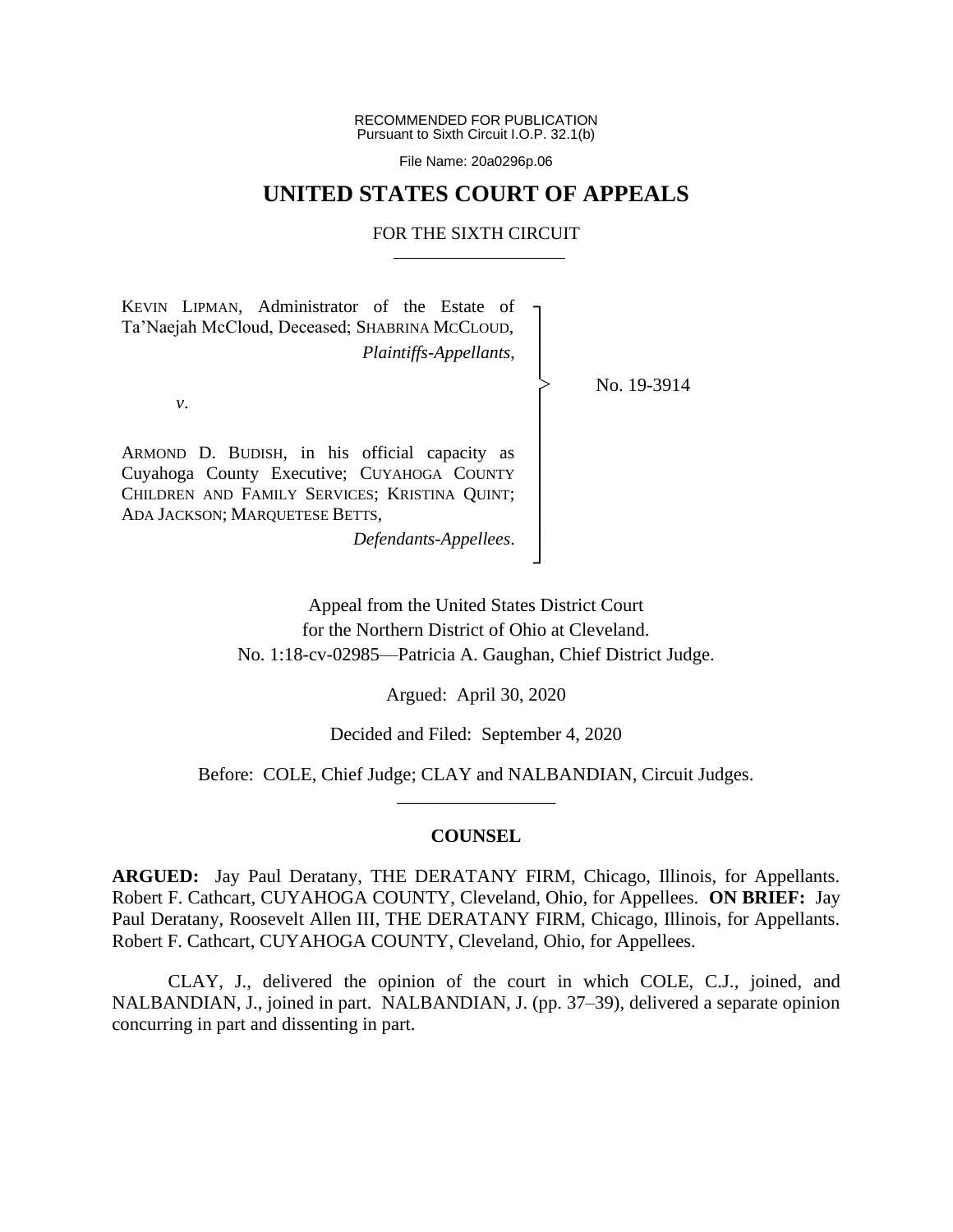# **OPINION** \_\_\_\_\_\_\_\_\_\_\_\_\_\_\_\_\_

\_\_\_\_\_\_\_\_\_\_\_\_\_\_\_\_\_

CLAY, Circuit Judge. Plaintiffs in this case are the legal custodian and estate representative of Ta'Naejah McCloud, who was born in 2011. Ta'Naejah was in the custody of her biological mother, Tequila Crump, who severely abused her, including through repeated burnings and beatings. Ta'Naejah was hospitalized and interviewed by Cuyahoga County caseworkers, but ultimately was returned to Crump's custody. Throughout the next year, the county received further reports of abuse and interviewed Ta'Naejah several more times, but never acted to remove her from the household. The abuse eventually resulted in Ta'Naejah's death.

Plaintiffs filed suit under 42 U.S.C. § 1983, asserting claims based on Ta'Naejah's due process rights as well as several state-law causes of action. In response, Defendants moved to dismiss, arguing that Plaintiffs' federal claims could not succeed because the Constitution does not create a right to state protection from private harm. The district court agreed and also declined to exercise supplemental jurisdiction over Plaintiffs' state-law claims, dismissing the case in its entirety.

On appeal, Plaintiffs challenge this ruling as well as the district court's decision to strike their motion to alter and amend the judgment, a decision based on Plaintiffs' failure to comply with a protective order governing confidential information obtained through discovery. Defendants in turn moved to seal Plaintiffs' brief, saying that they again violated the same protective order by including information in their brief that they learned through depositions. But Defendants do not explain why the information in question should be kept from the public, other than because it is covered by the protective order.

While several of Plaintiffs' federal claims are foreclosed by the Supreme Court's and this Court's case law, Plaintiffs also allege that the state affirmatively increased Ta'Naejah's risk of harm by repeatedly interviewing her about her abuse in the presence of her alleged abusers, in violation of state regulations. Because these allegations plausibly allege a claim under the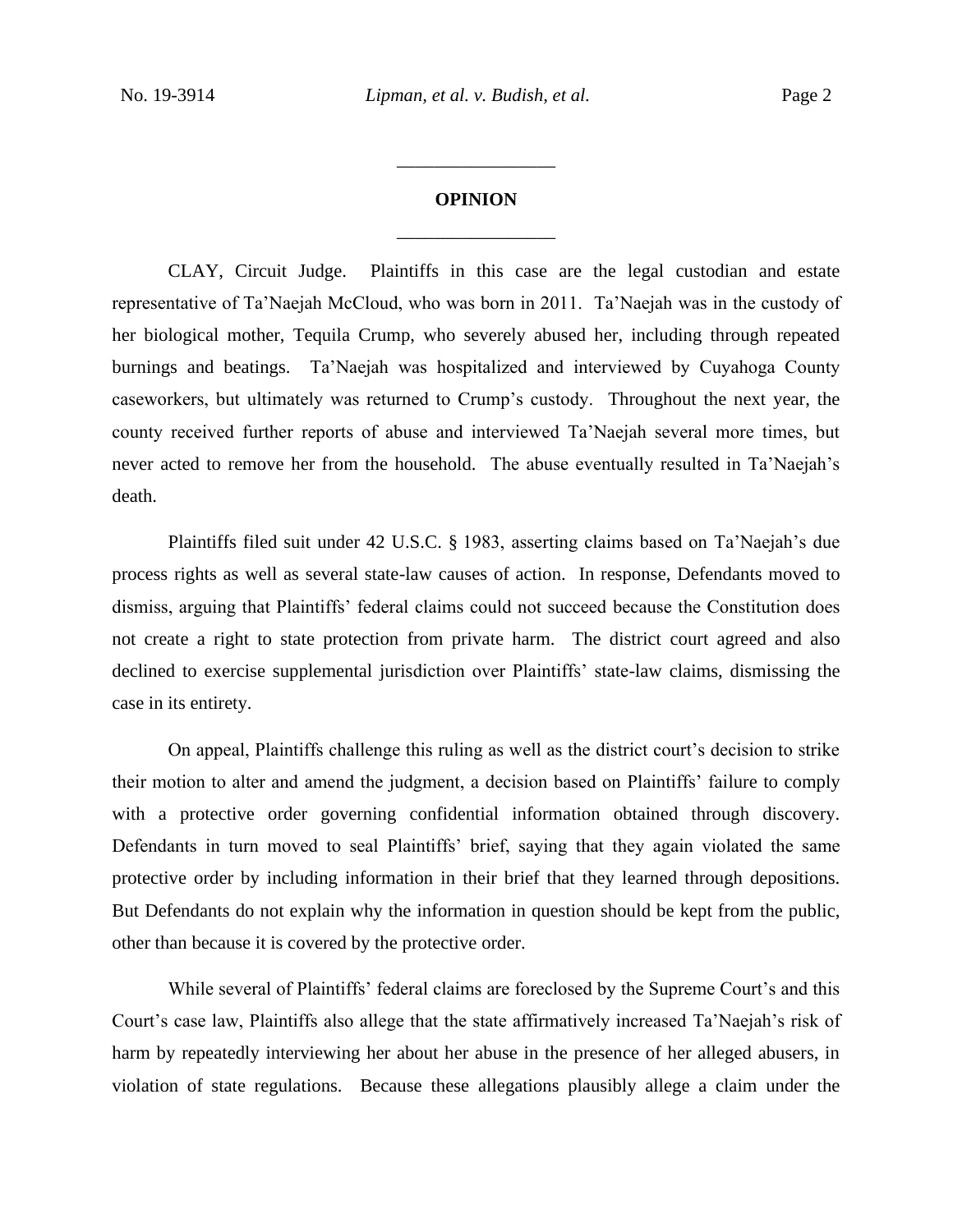state-created danger doctrine, the district court erred by dismissing Plaintiffs' complaint. Accordingly, we affirm in part and reverse in part the district court's order dismissing Plaintiffs' federal claims, vacate the dismissal of Plaintiffs' state-law claims, vacate the order striking Plaintiffs' post-judgment motion, and remand this case for further proceedings. We also deny Defendants' motion to seal.

#### **I. BACKGROUND**

#### **A. Plaintiffs' Original Complaint**

In December 2018, Plaintiffs Kevin Lipman and Shabrina McCloud filed their original complaint in the Northern District of Ohio. In that complaint, Plaintiffs describe a series of events that ended with the death of Ta'Naejah McCloud, a tragedy for which they say Defendants are responsible.

Ta'Naejah McCloud was born in Virginia in 2011. At the time, Ta'Naejah lived with Tequila Crump—her biological mother—and Shabrina McCloud, who also had legal custodial rights over Ta'Naejah. Ta'Naejah also suffered from a developmental disability.

In 2016, Crump and Shabrina McCloud separated. Following this separation, Crump took Ta'Naejah with her to Cleveland, Ohio, and moved in with her new girlfriend, Ursula Owens. This marked the start of a pattern of severe abuse by Crump and Owens against Ta'Naejah, a pattern that ultimately resulted in her death.

Starting in September 2016, social workers employed by the Cuyahoga County Division of Children and Family Services ("DCFS") and other Cuyahoga County employees were contacted by neighbors and medical providers, who reported the suspected abuse and neglect of Ta'Naejah. For example, Plaintiffs allege that in September 2016, a Cuyahoga County employee knew that Crump and Owens were burning Ta'Naejah. Similarly, in October 2016, reports were made to DCFS that Crump and Owens were burning and beating Ta'Naejah. But the county employees did not report this abuse as required by law, and even when it was made aware, DCFS failed to adequately investigate or refused to investigate at all.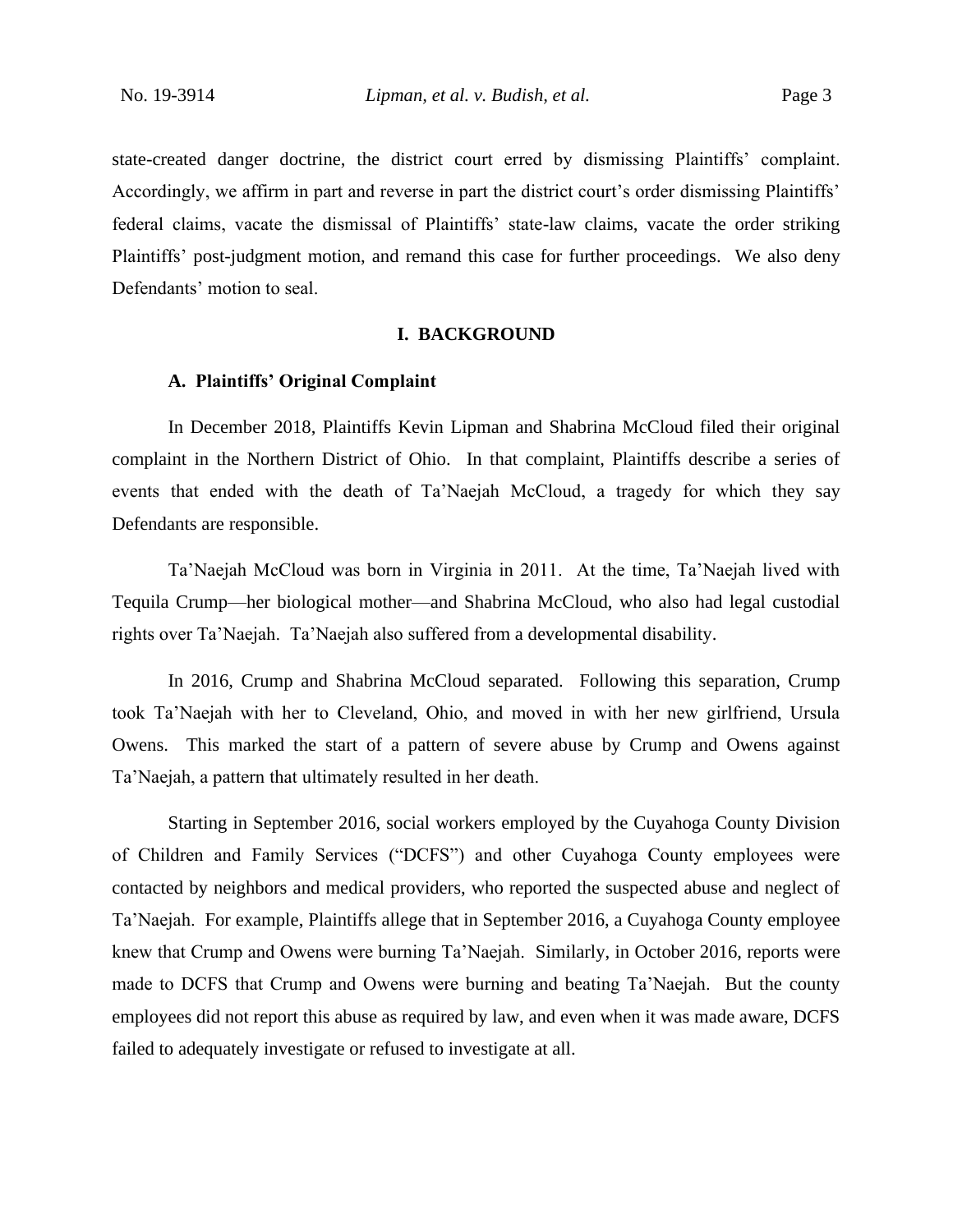On October 17, 2016, Ta'Naejah was taken to the hospital with third-degree burns on her hands, arms, and fingers. Crump and Owens claimed the burns were self-inflicted, but the hospital social worker reported to DCFS that the wounds were actually the result of abuse. Ta'Naejah was then transferred to another hospital's burn intensive care unit. The social worker there similarly reported to DCFS that the wounds could not have been self-inflicted and instead were caused by abuse. The burns required skin graft surgery, and the surgeon who performed the procedure also reported that the burns were not self-inflicted. This information was in turn provided to DCFS social worker Kristina Quint.**<sup>1</sup>**

During this stay in the hospital, Quint came to interview Ta'Naejah about her injuries. According to Plaintiffs, DCFS policy required Quint to interview Ta'Naejah alone, but instead, she conducted the interview in the presence of Crump and Owens—the two individuals suspected of committing the abuse. When asked about her injuries, Ta'Naejah said that she had gone to the bathroom with her mother and said she was scared of the hot water there. According to Plaintiffs, this contradicted some of Crump's statements, and for that and other reasons, substantially increased Ta'Naejah's risk of further abuse.

According to Plaintiffs, because the hospital had reported potential abuse, it could not discharge Ta'Naejah until directed to do so by DCFS. Plaintiffs thus allege that Ta'Naejah was not free to leave the hospital until DCFS acted, and so was effectively in its custody. But on October 21, 2016, Quint directed the hospital to discharge Ta'Naejah to Crump and Owens. Plaintiffs also say that Quint refused to further investigate these reports of abuse and failed to complete a proper investigation as required by Ohio statutes and regulations.

After Ta'Naejah was discharged from the hospital, DCFS received multiple other reports of abuse. According to Plaintiffs, none of these were investigated. In February 2017, though, a county social worker reported to DCFS that Ta'Naejah was being physically abused. Another case was opened, and Ada Jackson from DCFS was tasked with investigating the report.

While somewhat unclear, the complaint alleges both that DCFS refused to conduct this investigation, and also that DCFS took "co-custody" of Ta'Naejah during this time, meaning a

**<sup>1</sup>**During this admission to the hospital, DCFS also learned that Ta'Naejah was not enrolled in school.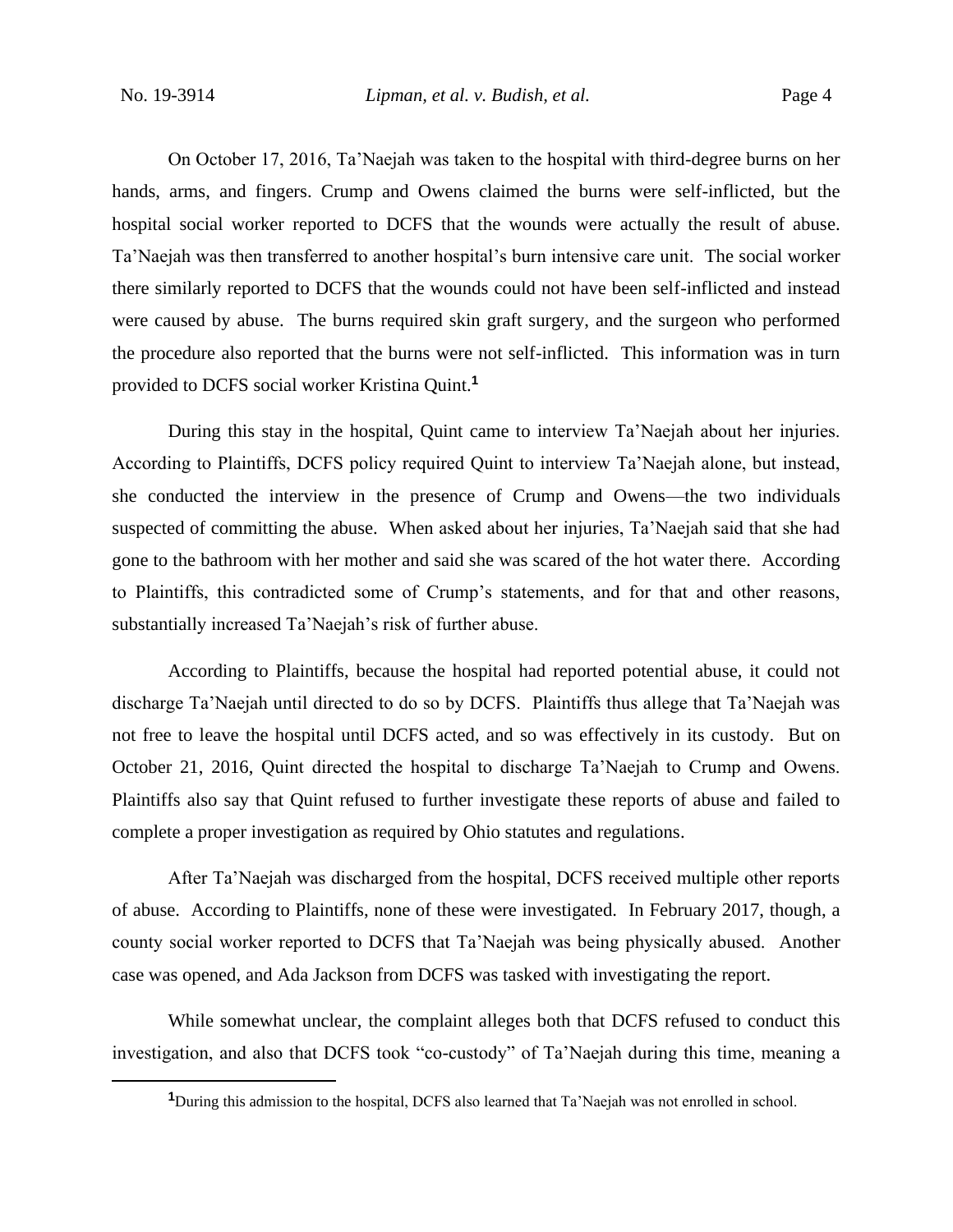DCFS caseworker would take her to medical examinations, including those to assess potential abuse. In any event, at one of these examinations, the physician concluded that Ta'Naejah was malnourished. A supervisor at DCFS—Marquetese Betts—"determined that the risk level for Ta'Naejah was high, took co-custody of Ta'Naejah and kept her case open." (Compl., R. 1 at PageID #8.)

On February 7, 2017, DCFS again took Ta'Naejah to a doctor. At this examination, for which Jackson was present, the doctor found multiple scars on Ta'Naejah's body and further signs that she was malnourished. Nevertheless, DCFS returned Ta'Naejah to Crump and Owens.

From February through March 2017, DCFS continued to receive reports that Ta'Naejah was being abused. On five different occasions, DCFS social workers went to Ta'Naejah's home and interviewed her in front of Crump and Owens, which Plaintiffs again say violated Ohio regulations and DCFS policy and placed Ta'Naejah at a heightened risk of harm.

During this period, Ta'Naejah suffered from serious abuse. Neighbors, family members, and others in the home witnessed Owens repeatedly beating Ta'Naejah and reported these events to DCFS. Ta'Naejah suffered a broken clavicle and multiple rib fractures during this time. And on March 16, 2017, Crump and Owens forced Ta'Naejah to scrub the floor with chemicals, the fumes from which caused her to lose consciousness for several hours. Plaintiffs say that DCFS either knew or should have known of these instances of abuse but refused to investigate them further and continued to place Ta'Naejah with Crump and Owens.

On the morning of March 17, 2017, Crump repeatedly struck Ta'Naejah, and then stood by while Owens hit her, threw her against the wall and dresser, threw her to the ground, and then stepped on and repeatedly beat her. Ta'Naejah became unresponsive, but Crump and Owens refused to call for help. When they finally did, approximately ten hours later, Ta'Naejah was taken to the emergency room, where she was diagnosed with a brain hemorrhage. Ta'Naejah died two days later. An autopsy determined that the cause of death was multiple blunt force injuries and that the manner of death was homicide.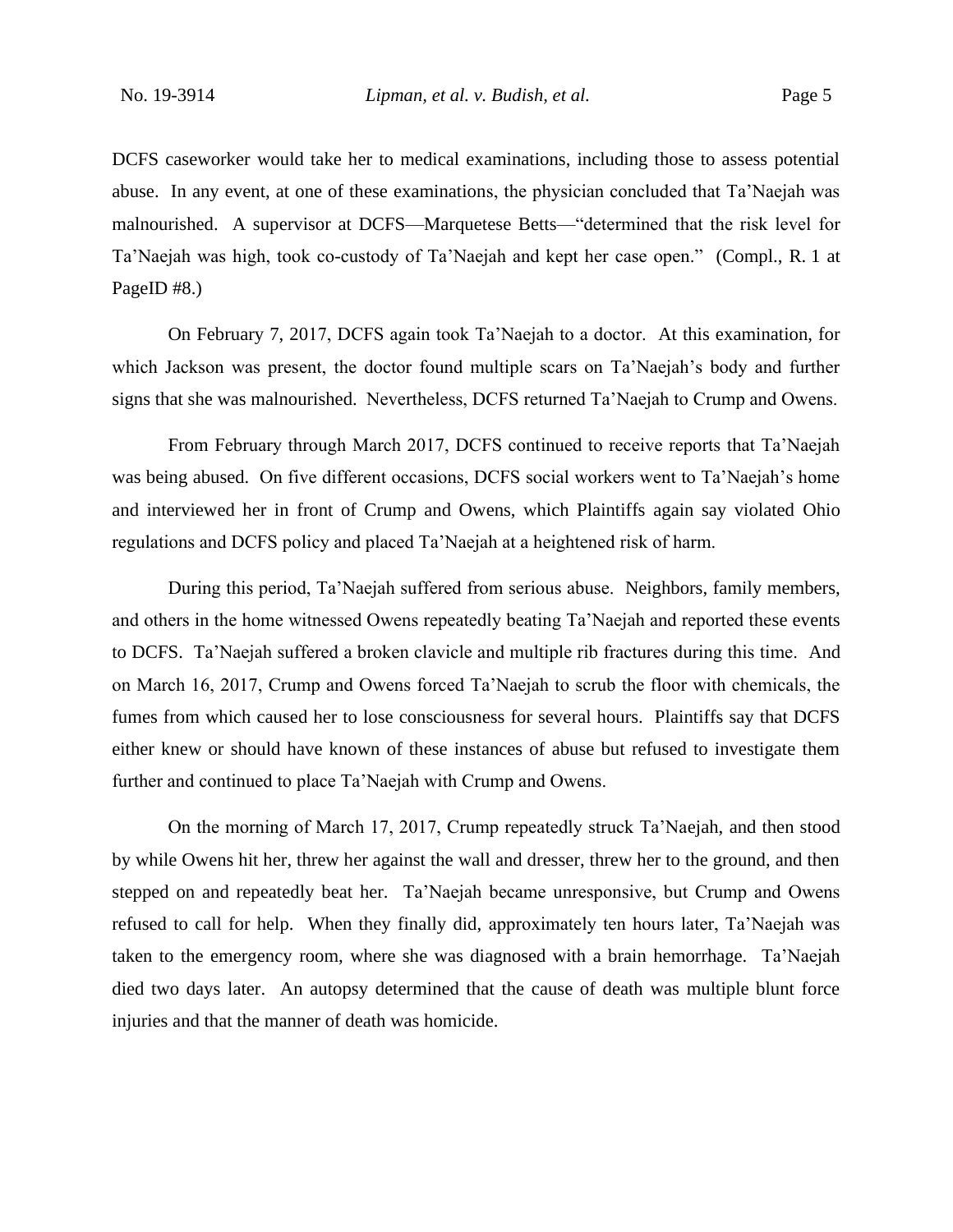Crump and Owens were arrested for Ta'Naejah's death. After a jury trial, Crump was convicted of reckless homicide and child endangerment and Owens was convicted of murder, along with other charges.

After the criminal case, Kevin Lipman—who was appointed administrator of Ta'Naejah's estate—and Shabrina McCloud filed this lawsuit. In their complaint, Plaintiffs named the following defendants: Armond Budish, in his official capacity as Cuyahoga County Executive; DCFS; Quint, Jackson, and Betts (the DCFS caseworkers); and Crump and Owens.**<sup>2</sup>** While Plaintiffs alleged state-law claims against all of these defendants, the case was filed in federal court because they claimed that the governmental defendants (meaning everyone except Crump and Owens) violated Ta'Naejah's substantive and procedural due process rights under the Fourteenth Amendment.

#### **B. Defendants' Motion to Dismiss**

After being served with Plaintiffs' complaint, the governmental defendants moved to dismiss.**<sup>3</sup>** In their motion, Defendants say that Plaintiffs' substantive due process claim is barred by *DeShaney v. Winnebago County Department of Social Services*, 489 U.S. 189, 195 (1989), which held that the state generally has no obligation under the Due Process Clause to protect citizens from private harms. And while there are exceptions to this rule when the state has custody of the victim or where the state takes an affirmative act that increases the victim's risk of harm—also known as the state-created danger doctrine—Defendants argued that neither of these exceptions applied to Ta'Naejah's case. Defendants also said that Plaintiffs' procedural due process claim could not succeed because Plaintiffs could not point to a specific right of which Ta'Naejah was deprived by a state actor without adequate process, and because none of the statutes or regulations governing child-abuse investigations that Defendants allegedly violated guarantee any substantive outcome from those investigations.

<sup>&</sup>lt;sup>2</sup>The complaint also listed several John and Jane Does who were social workers or other employees of either Cuyahoga County or DCFS, but Plaintiffs have not yet identified these individuals.

<sup>&</sup>lt;sup>3</sup>Crump and Owens never responded to the complaint and are not parties to this appeal. Accordingly, we use the term Defendants in this opinion to refer only to the governmental defendants in this case.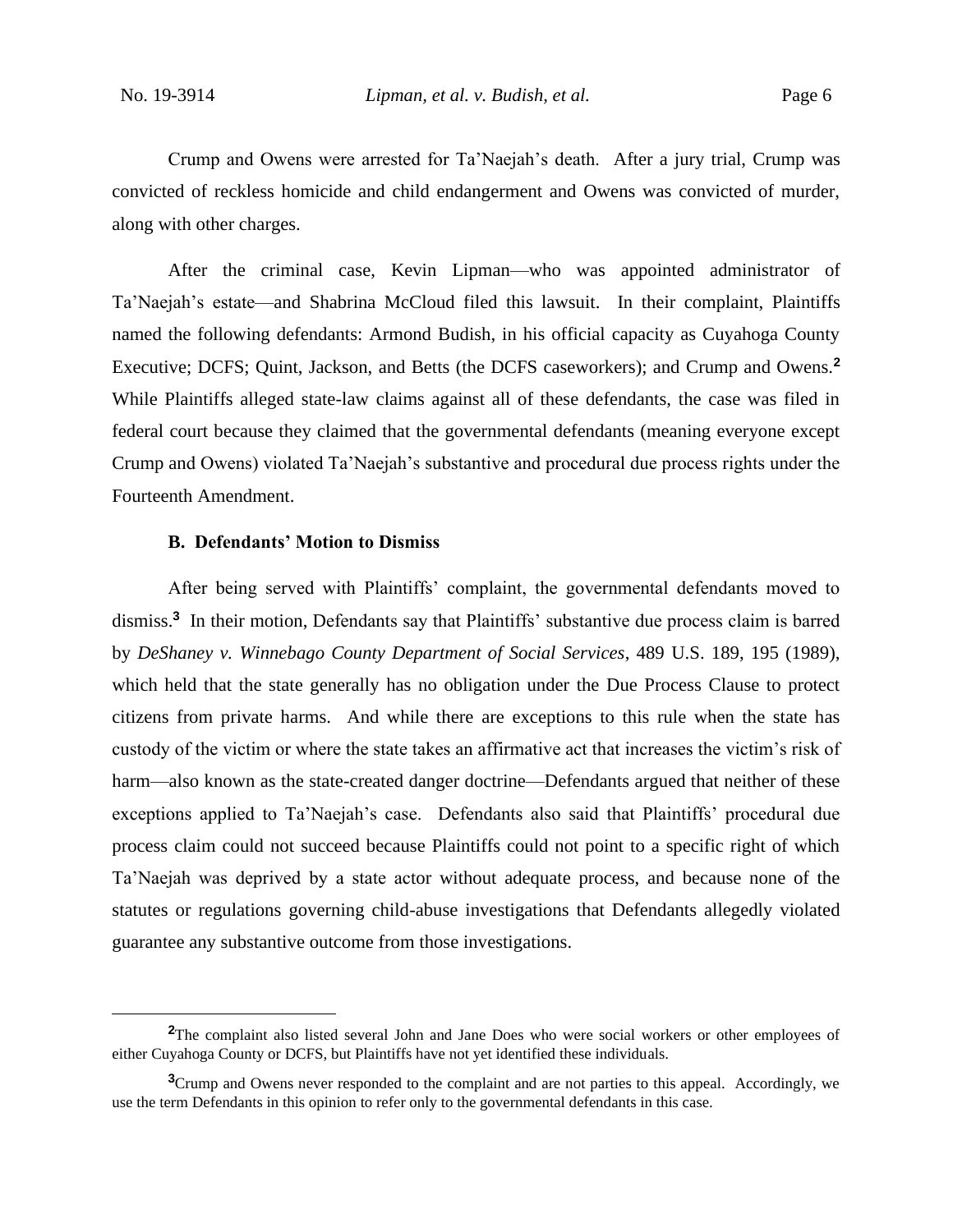Moving beyond the merits of the claims themselves, Defendants also argued that Plaintiffs' claims against Budish—a stand-in for the county—fail because Plaintiffs had not shown that the alleged harm was caused by an official policy or custom, as required by *Monell v. Department of Social Services*, 436 U.S. 658 (1978). And while *Monell*'s requirements do not extend to the individual caseworkers, Defendants claimed they were instead protected by qualified immunity. Defendants' qualified immunity argument was primarily based on their contention that there was no constitutional violation at all, and so overlaps with the merits of Plaintiffs' claim. But Defendants also added that Plaintiffs "fail[ed] to allege any clearly established federal right that a reasonable caseworker would have known she was violating regarding Ta'Naejah," because "under *DeShaney* and its progeny, no reasonable caseworker could have understood that allowing Ta'Naejah to remain in her mother's custody clearly violated anyone's constitutional rights. There was no law that clearly established that the caseworkers' conduct was unlawful." (Mot. to Dismiss, R. 9 at PageID #92.) Defendants did not address whether, assuming there was a constitutional violation, qualified immunity applied to the caseworkers' decision to interview Ta'Naejah in the presence of Crump and Owens, the central basis for Plaintiffs' state-created danger theory.

Finally, Defendants also argued that sovereign immunity protected them with respect to all of Plaintiffs' state-law claims. Accordingly, they asked for the district court to dismiss the complaint against them in its entirety.

### **C. Discovery in the District Court**

On the same day that Defendants moved to dismiss the complaint, they also moved to stay discovery pending a decision on that motion. But the court denied that request and ordered discovery to continue in accordance with an earlier case management order. As part of that discovery, the parties filed a stipulated protective order, to which the district court agreed. A portion of that order concerned deposition testimony:

Deposition testimony shall be deemed CONFIDENTIAL - SUBJECT TO PROTECTIVE ORDER only if designated as such. Such designation shall be specific as to the portions of the transcript or any exhibit to be designated as CONFIDENTIAL - SUBJECT TO PROTECTIVE ORDER. Thereafter, the deposition transcripts and any of those portions so designated shall be protected as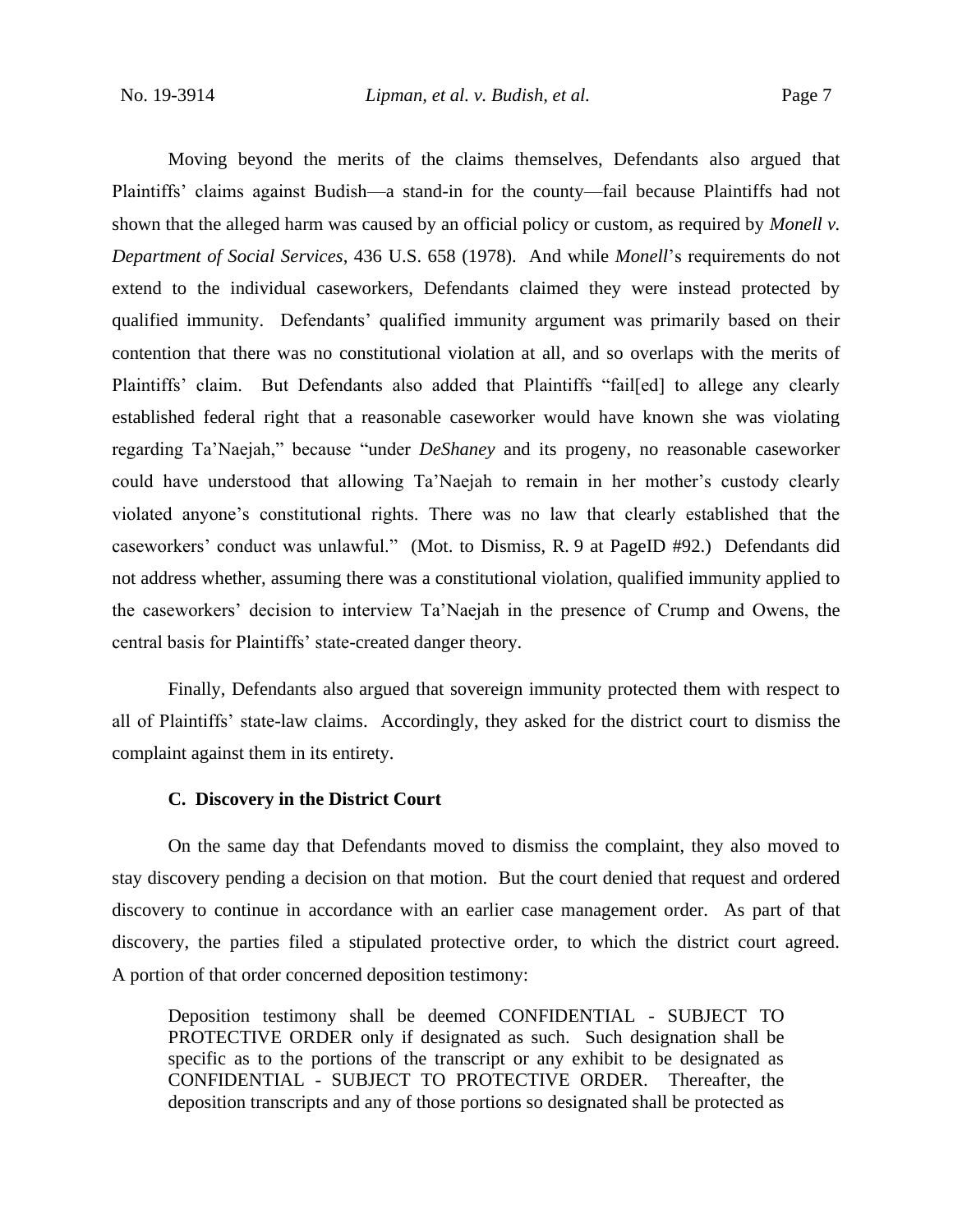CONFIDENTIAL - SUBJECT TO PROTECTIVE ORDER, pending objection, under the terms of this Order.

#### (Stipulated Protective Order, R. 15 at PageID #167.)

Another portion of the order concerned filing documents that contained information or testimony designated as confidential:

Absent a statute or an order of this Court, documents may not be filed under seal. Neither this Stipulated Protective Order nor any other sealing order constitutes blanket authority to file entire documents under seal. Only confidential portions of relevant documents are subject to sealing.

To the extent that a brief, memorandum or pleading references any document marked as CONFIDENTIAL - SUBJECT TO PROTECTIVE ORDER, then the brief, memorandum or pleading shall refer the Court to the particular exhibit filed under seal without disclosing the contents of any confidential information. If, however, the confidential information must be intertwined within the text of the document, a party may timely move the Court for leave to file both a redacted version for the public docket and an unredacted version for sealing.

(*Id.* at #169–70 (citations omitted).) The order also noted that "there is a presumption in favor of open and public judicial proceedings in the federal courts, [and so] this Order shall be strictly construed in favor of public disclosure and open proceedings wherever possible." (*Id.* at #165.) Finally, the order contained procedures by which a party could challenge the other side's confidentiality designations, in which case the court would resolve the issue.

Following the entry of this order, Plaintiffs took the depositions of the DCFS caseworkers who investigated Ta'Naejah's abuse. During these depositions, Plaintiffs say that the defendantwitnesses admitted they had taken affirmative acts by conducting the interviews of Ta'Naejah, and that interviewing a child in the presence of an alleged abuser increases the likelihood that the abuser will retaliate against the child and subject her to further harm, even where the child does not admit to being abused in the interview. Defendants never submitted designations listing specific portions of these transcripts that were confidential, but instead had the court reporter type "CONFIDENTIAL PURSUANT TO PROTECTIVE ORDER" on the cover page of each. (Quint Dep. Cover Page, R. 23-1; Jackson Dep. Cover Page, R. 23-2.)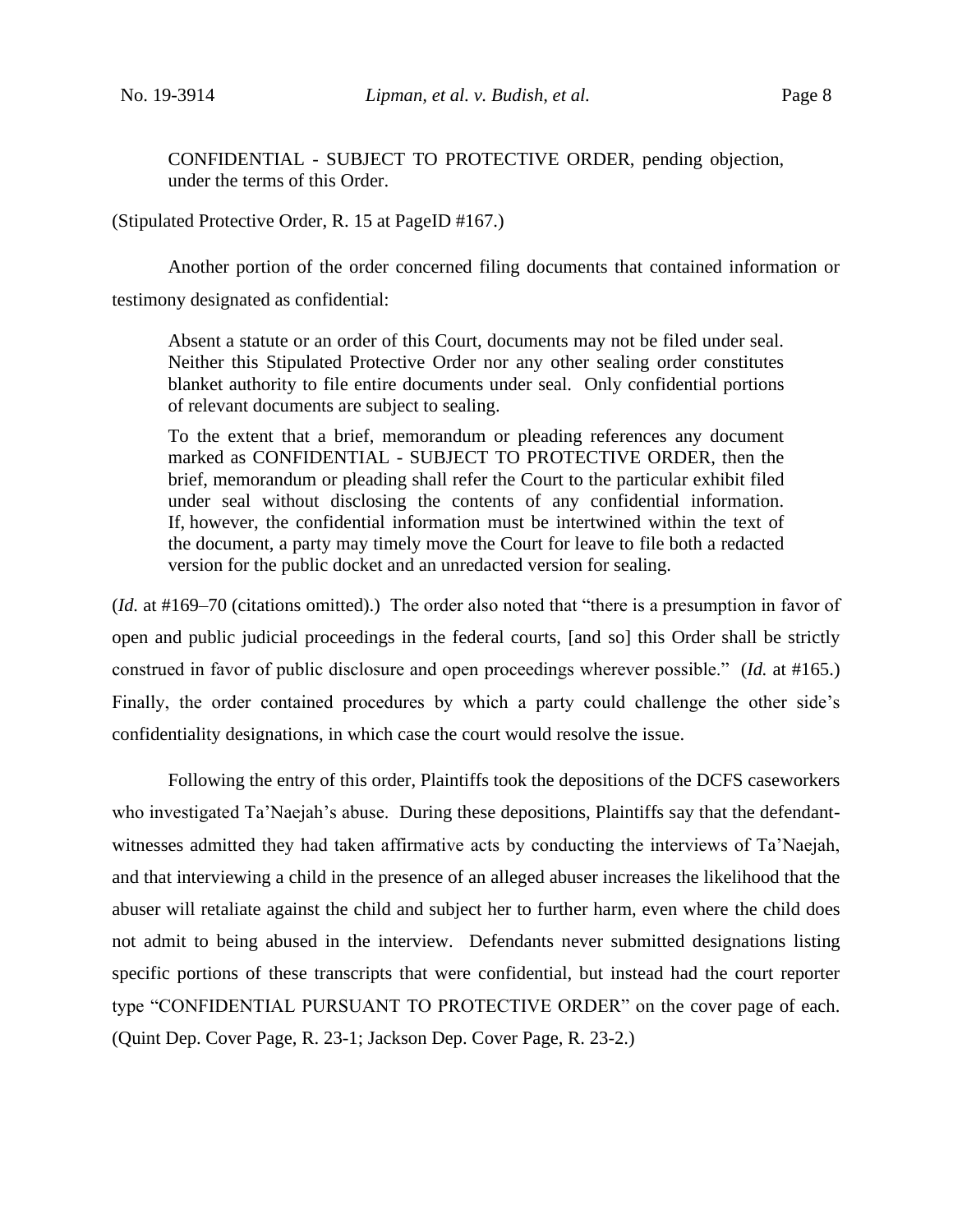#### **D. The District Court's Orders and Plaintiffs' Proposed Amended Complaint**

In May 2019, while the parties were still conducting discovery, the district court granted Defendants' motion to dismiss. *Lipman v. Budish* (*Lipman I*), 383 F. Supp. 3d 764 (N.D. Ohio 2019). First, the court found that DCFS was not itself a proper defendant, and that claims against it would instead have to proceed against the county. *Id.* at 769–70.**<sup>4</sup>** Second, turning to Budish, the court held that Plaintiffs failed to state an official-capacity claim under *Monell* because their allegations did not establish inadequate supervision of the case workers or a custom of tolerating constitutional violations. *Id.* at 770–71.

Third, the district court held that Plaintiffs' substantive due process claim failed because neither of the exceptions to *DeShaney* applied: Ta'Naejah was never in the county's custody, and their decision to interview Ta'Naejah in front of Crump and Owens could not amount to a constitutional violation. *Id.* at 772–76. On this last point, the court reasoned as follows:

To the extent plaintiffs allege that defendants violated certain policies or state laws, the Court agrees with defendants that plaintiff[s] are improperly attempting to convert alleged violations of state law into a federal due process claim. Additionally, *DeShaney* recognized that while the state may impose affirmative duties upon its agents, a violation of those duties does not "constitutionalize" the duties.

## *Id.* at 775.

Finally, the court held that Plaintiffs failed to state a procedural due process claim, agreeing with Defendants that because none of the state statutes they allegedly violated contain guarantees of substantive outcomes, the alleged violations of those statutes could not support a procedural due process claim. *Id.* at 776–78. And because all of Plaintiffs' federal claims had been dismissed on the merits, the court declined to exercise supplemental jurisdiction over their state-law claims, *id.* at 778–79, and so never addressed Defendants' motion with respect to those issues. **<sup>5</sup>** Similarly, the court never reached Defendants' qualified immunity arguments.

**<sup>4</sup>**Plaintiffs have not challenged this ruling on appeal.

**<sup>5</sup>**On appeal, the parties also have not addressed these claims. Because we reverse the dismissal of Plaintiffs' substantive due process claim, we additionally vacate the dismissal of Plaintiffs' state-law claims and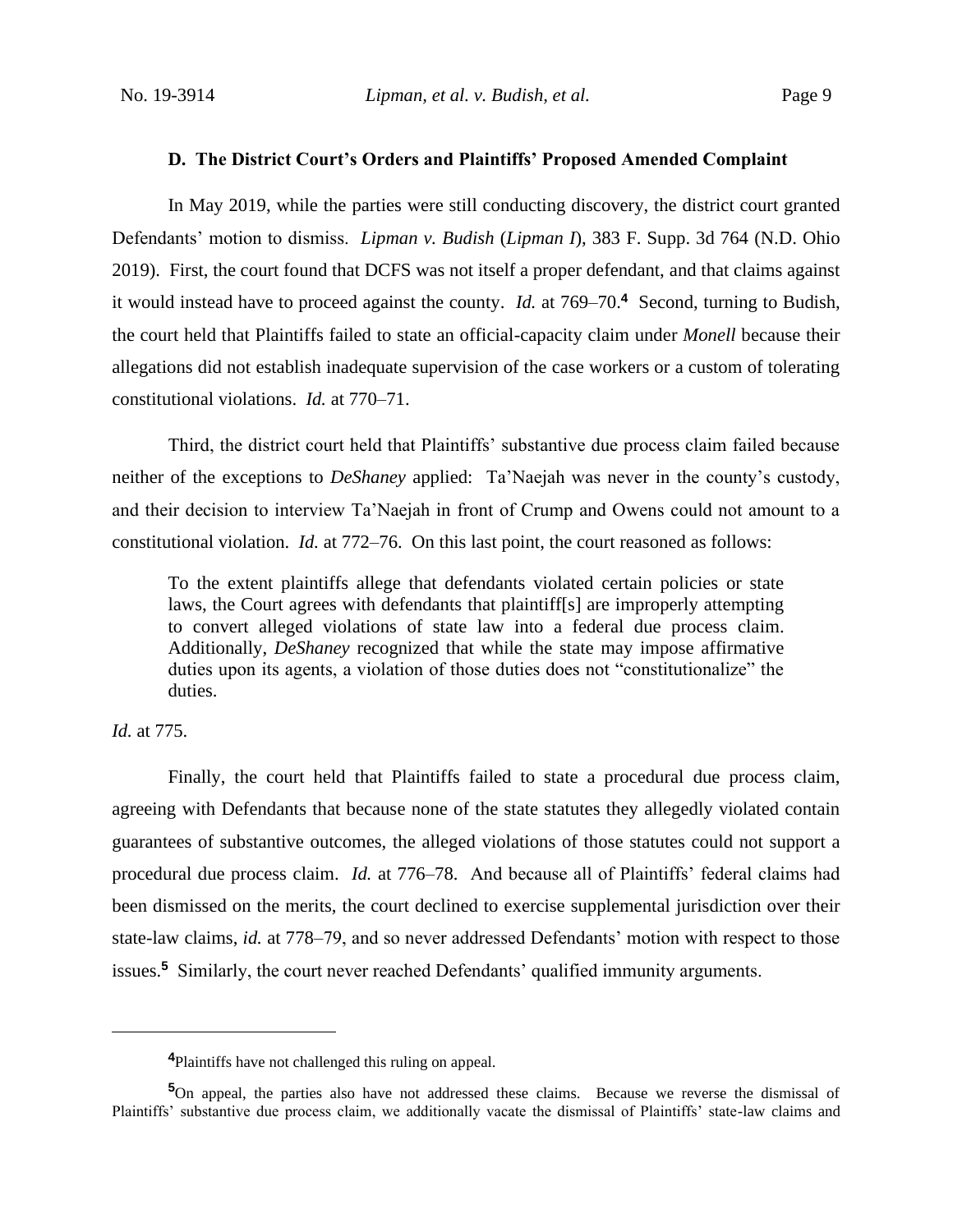After the motion to dismiss was decided, Plaintiffs filed a motion for leave to file under seal. In that document, Plaintiffs said that they intended to file a motion to reconsider that cites deposition testimony and transcripts. Because, Plaintiffs said, the stipulated protective order "require[d] deposition testimony pertaining to this matter [to] be filed under seal," they asked for leave to file the motion to reconsider until seal as well. (Mot. for Leave, R. 21 at PageID #241.) In a text-only docket entry two days later, the court said: "Plaintiff's Motion for Leave to File Under Seal is DENIED. Deposition testimony may not be considered on a Motion to Dismiss." (Docket Order, June 12, 2019.)

A few days later, Plaintiffs filed a motion both to alter or amend the judgment under Federal Rule of Civil Procedure 59(e) and to file a first amended complaint under Rule 15(a). In that motion, Plaintiffs discussed the caseworkers' deposition testimony and asked to file an amended complaint including additional allegations on state-created danger that were uncovered through those depositions.**<sup>6</sup>** Specifically, Plaintiffs said they took "the exact testimony from these Defendants and placed it into their amended complaint to meet the pleading standard for state created danger." (Rule 59 Mot., R. 22 at PageID #246; *see also id.* at #247 ("The above allegations are supported by the admissions contained in depositions. Witnesses have testified that caseworkers affirmatively acted to interview the child in front of her abusers at least four times; that it was foreseeable that an abuser would retaliate against the victim; and further admitted that interviewing a child in front of her abusers increased the danger to the child.").) In a footnote, Plaintiffs mentioned the sealing issue and why they did not attach the transcript pages themselves:

Plaintiffs requested leave to file the deposition transcripts under seal pursuant to the protective order for the Court to consider new evidence; however the Court denied Plaintiffs' motion. Plaintiffs are well aware that deposition testimony cannot be used under a Rule 12(b)(6) motion. Deposition testimony was proposed to be used purely for the limited purpose of showing the Court [that]

**<sup>6</sup>**Plaintiffs also say they tried to address other potential defects highlighted in the court's earlier dismissal order.

remand for the district court to assess their merits in the first instance. *See Varsity Brands, Inc. v. Star Athletica, LLC*, 799 F.3d 468, 493–94 (6th Cir. 2015), *aff'd*, 137 S. Ct. 1002 (2017).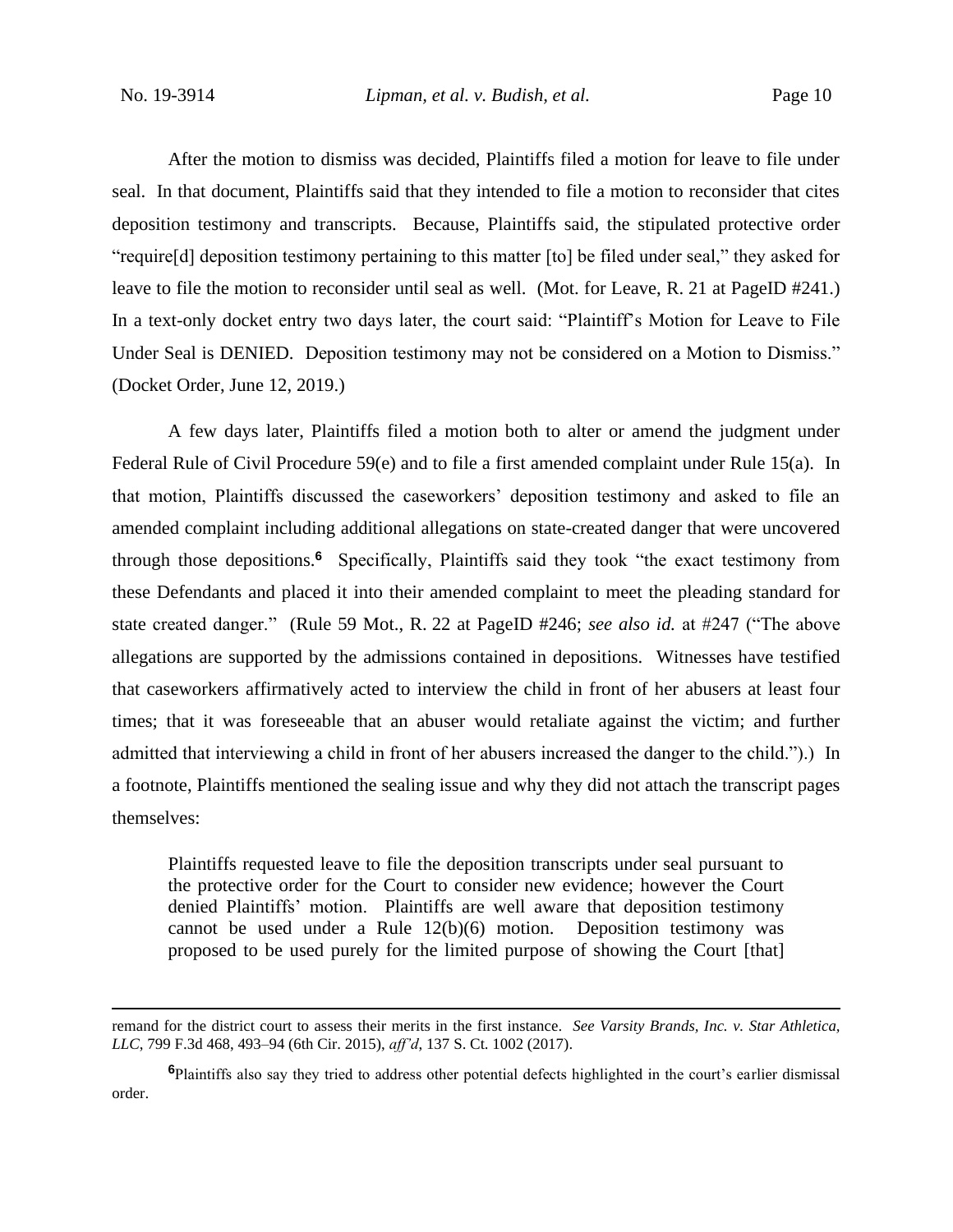Plaintiffs have new evidence for the Rule 59(e) Motion to Reconsider and ha[ve] made the amended allegations in good faith.

(*Id.* at #247 n.3 (citations omitted).)

In response, Defendants moved to strike Plaintiffs' motion and their proposed amended complaint. In that motion, Defendants argued that the cover sheets to the deposition transcripts designated them as confidential in their entirety, and so any information derived from those transcripts could not be disclosed. Defendants also pointed to Plaintiffs' earlier motion to seal as evidence that they agreed these transcripts had to be protected. Thus, Defendants say that Plaintiffs should have asked for leave to file both redacted and unredacted versions of their motion but failed to do so. "Instead, despite the Stipulated Protective Order and despite this Court's prior ruling denying Plaintiff's [sic] leave to file under seal, Plaintiffs simply filed their Motion that liberally uses information taken from the confidential transcripts." (Mot. to Strike, R. 23 at PageID #308.) And so, because "Plaintiffs willfully and intentionally violated the Stipulated Protective Order," Defendants asked the court to strike their filings from the docket. (*Id.* at #309–10.)

The court agreed with Defendants and struck Plaintiffs' filings, specifically noting that the cover pages to the transcripts designated them as confidential and that Plaintiffs had conceded as much by filing their original motion to seal. *Lipman v. Budish* (*Lipman II*), No. 1:18-CV-2985, 2019 WL 4194176, at \*1–3 (N.D. Ohio Sept. 4, 2019). It also noted that Plaintiffs never followed the protective order's procedures for challenging a designation, and so could not later complain that those designations were invalid. *Id.* at \*3.

The court went on to say that even if it had not decided to strike the motion, it would still have denied it in any event. *Id.* While Plaintiffs argued that they asked for leave to amend at the close of their opposition to the motion to dismiss, the court held that it was not required to grant leave to amend based merely on a superficial request for amendment at the end of an opposition brief. *Id.* The court also found that Plaintiffs failed to meet the requirements of Rule 59:

Plaintiffs argue that they have "new evidence" in the form of the deposition testimony which now demonstrates a viable substantive due process claim based on both the state created danger and custody exceptions to the established rule as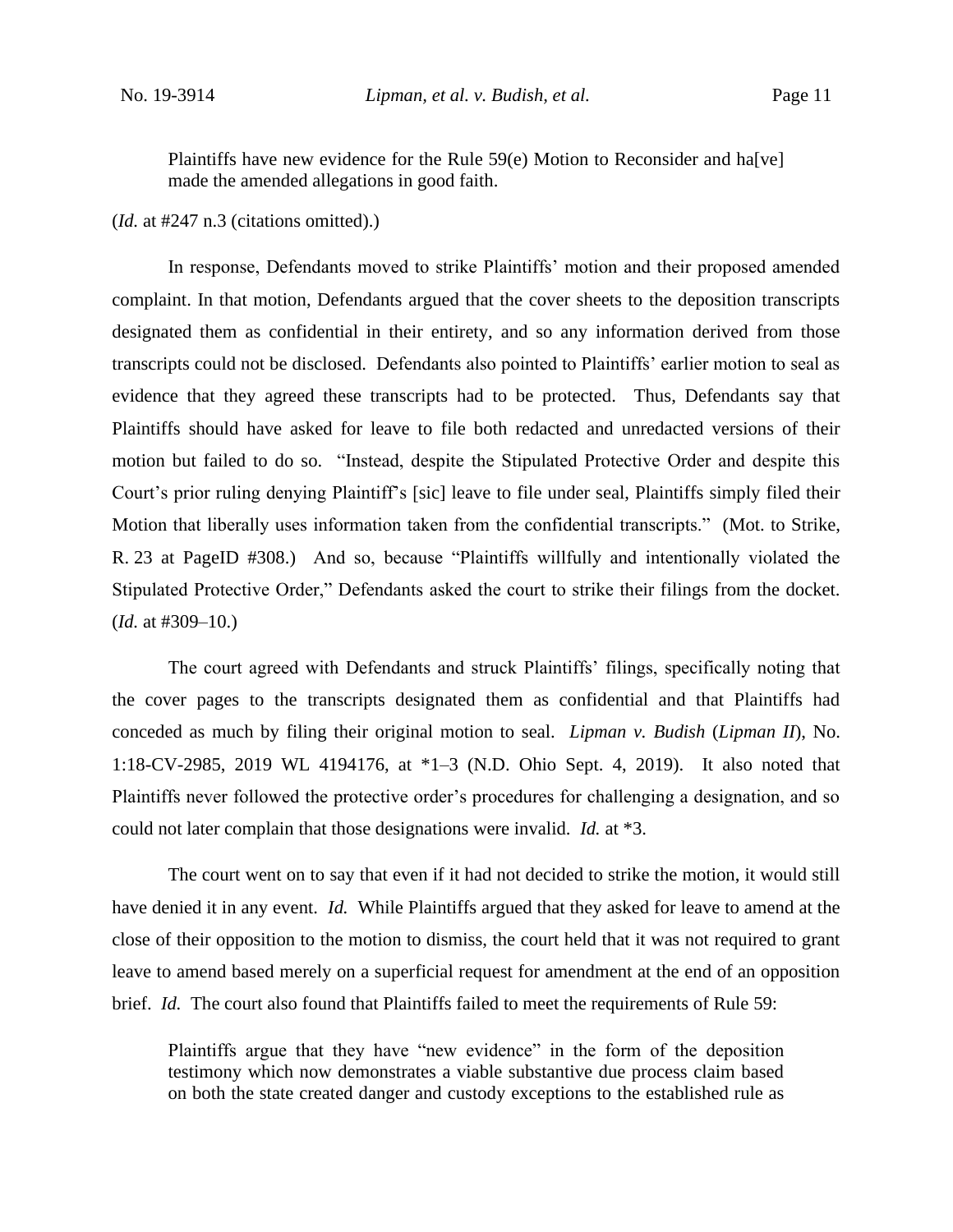well as a *Monell* claim. But, plaintiffs acknowledge in their motion that they "received deposition transcripts days before this Court entered its ruling" on the Motion to Dismiss. The Motion to Dismiss was fully briefed as of April 22, 2019, and plaintiffs do not dispute defendants' statement that the depositions were completed by May 1. Although plaintiffs assert that the depositions were not transcribed until May 15 and, as a result, they did not have an opportunity to amend the Complaint prior to this Court's ruling on May 23, this Court held a status conference on May 16. On that date, the Court let the parties know that the ruling on the Motion to Dismiss was forthcoming, and plaintiffs did not mention an intention to amend their Complaint.

Accordingly, plaintiffs have not demonstrated that they have new evidence.

*Id.* at \*4 (citation omitted).

The district court also said it had not erred by dismissing Plaintiffs' state-created danger claim in its original order:

Here, plaintiffs are essentially alleging that the state actors' action of interviewing the child in front of her abusers created or increased their intent to abuse her which led to her death. The Court agrees with defendants that plaintiffs are trying to do "an end-run" around the law which does not hold the government liable on a substantive due process claim when it fails to protect and investigate; returns a child to an abusive situation; or violates duties, policies, or state laws.

*Id.* at \*5. Plaintiffs then appealed.

#### **E. Proceedings on Appeal**

On appeal, Plaintiffs outlined the facts alleged in their original and proposed amended complaint, and went on to argue that the district court erred by dismissing their original complaint and by striking or alternatively denying their Rule 59 motion. Specifically, Plaintiffs said that their substantive due process claim was supported by both the custody and state-created danger exceptions to *DeShaney*, that the state had violated Ta'Naejah's rights by discharging her from the hospital and into Crump's and Owens's custody without procedural due process, and that Plaintiffs had successfully stated a *Monell* claim against Budish based on a custom of tolerating constitutional violations. With respect to their Rule 59 motion, Plaintiffs say the district court erred in striking it because Defendants' confidentiality designations for the depositions were themselves improper, as they merely labeled the transcripts "confidential" on the cover pages and did not designate the specific portions of the transcript that should be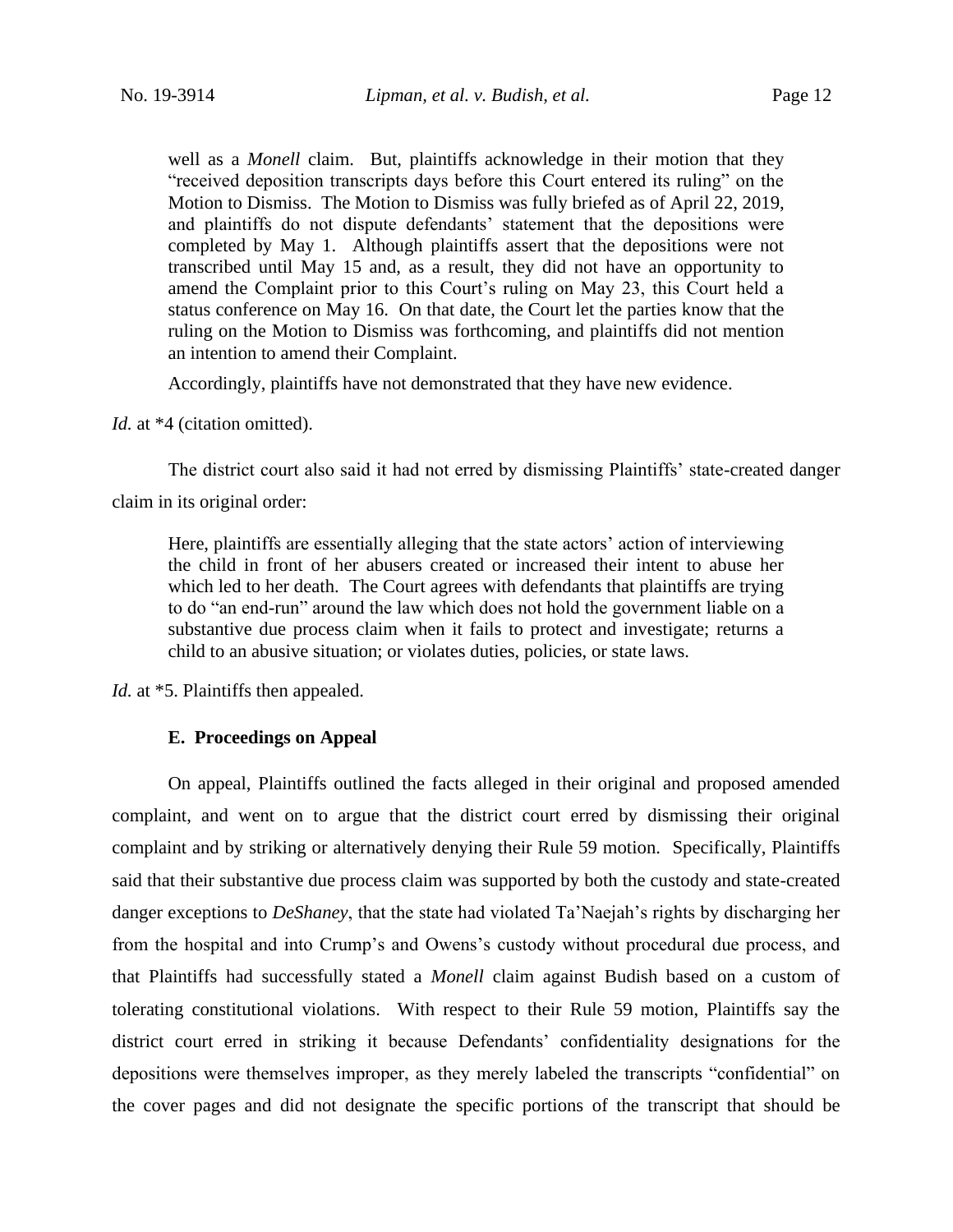protected. Further, the allegations in the complaint were simply facts about Defendants' knowledge, and should not have been sealed regardless of where Plaintiffs learned of them. Finally, Plaintiffs say that because district courts should not dismiss civil rights complaints without first granting leave to amend, the district court erred in denying their Rule 59 motion on the merits.

While Defendants opposed each of these points in their brief, they also raised two additional issues of their own. First, they argued that the bulk of Plaintiffs' appeal should be dismissed as untimely. While normally a Rule 59 motion extends the time to file a notice of appeal, Defendants say that the district court's decision to strike that motion rendered it a nullity, and so it no longer could extend that deadline. So, if this Court upholds the district court's decision to strike, Defendants say the rest of Plaintiffs' appeal—namely their challenge to the dismissal of the complaint—must be dismissed for lack of jurisdiction. Second, Defendants reiterated their argument that, even if this Court reaches the merits of Plaintiffs' appeal and even if it finds there was a constitutional violation, the caseworkers are entitled to qualified immunity. But again, Defendants exclusively framed this argument in terms of returning Ta'Naejah to Crump and Owens, and did not address Plaintiffs' state-created danger arguments based on the interviews.

Defendants also filed a motion to seal Plaintiffs' brief on appeal. In this motion, Defendants argue that Plaintiffs' brief contains information taken from the stricken proposed amended complaint, which in turn was taken from the deposition transcripts. Thus, the brief also violated the district court's protective order, and so Defendants say it should be filed under seal. That said, Defendants identify only four pages of Plaintiffs' brief that contain allegedly confidential information, and Defendants cite no case law and provide no reason why the brief should be sealed other than the district court's protective order.

## **II. TIMELINESS OF APPEAL**

As a threshold matter, Defendants argue that we should not reach the merits of Plaintiffs' complaint and the district court's decision to dismiss it because their notice of appeal was untimely, at least with regard to that decision. Plaintiffs relied on their Rule 59 motion to extend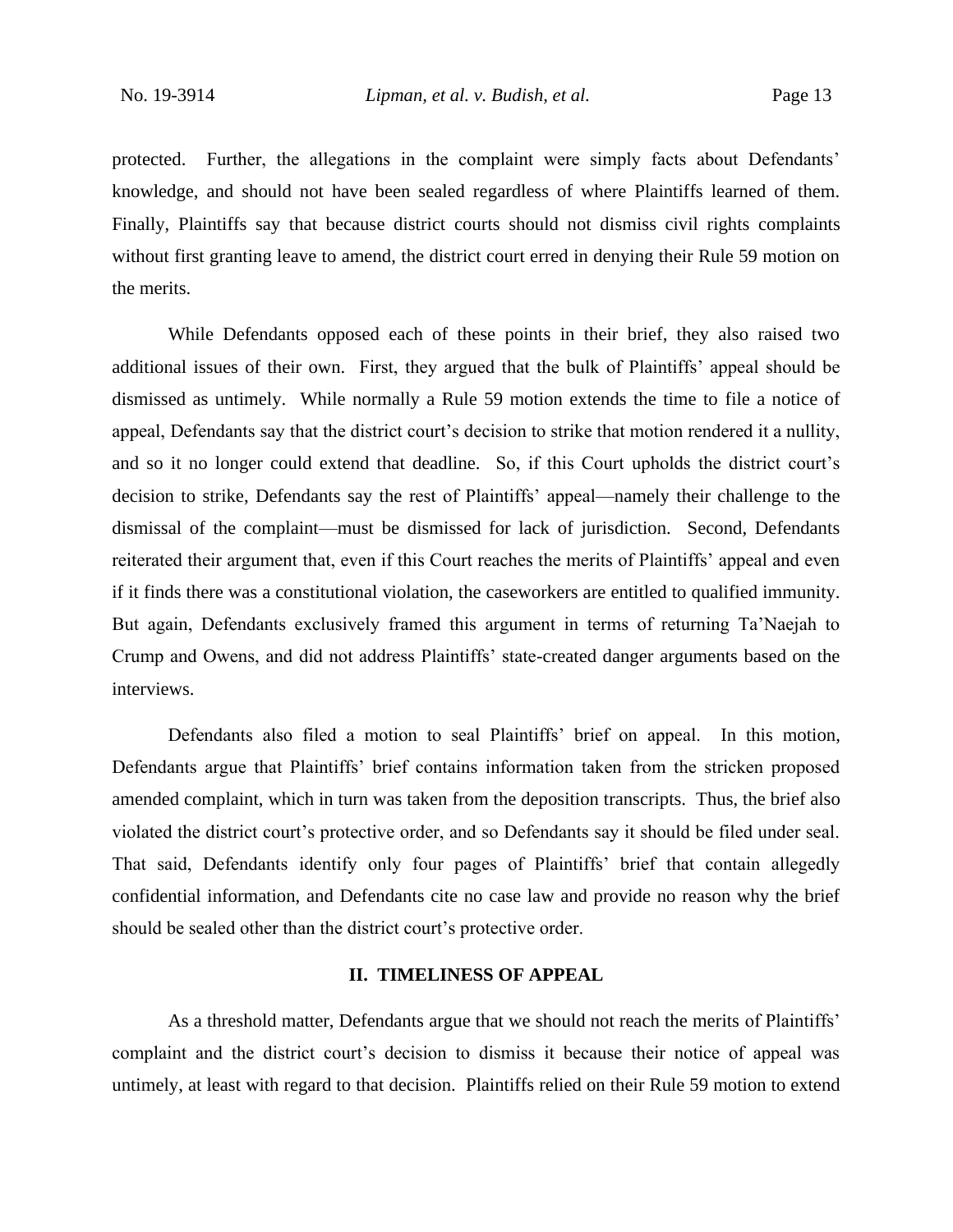the time to appeal, which is expressly allowed under the Federal Rules of Appellate Procedure. Fed. R. App. P.  $4(a)(4)(A)(iv)$ . But the district court struck this motion, which Defendants say rendered it a nullity. And so, without that motion to extend the deadline to file, Plaintiffs needed to have filed their notice of appeal within thirty days of the court's original decision on the motion to dismiss, which they did not do because they instead sought reconsideration under Rule 59.

This argument is wrong on multiple levels. First, the plain text of the rule shows that Plaintiffs' appeal was timely. Under the Federal Rules of Appellate Procedure, a notice of appeal must be filed "within 30 days after entry of the judgment or order appealed from." Fed. R. App. P.  $4(a)(1)(A)$ . But there is an exception for when various motions—including a motion to alter or amend the judgment—are timely filed under the Federal Rules of Civil Procedure. Fed. R. App. P.  $4(a)(4)(A)$ . In such a case, "the time to file an appeal runs for all parties from the entry of the order disposing of the last such remaining motion." *Id.*

This rule does not use the words "grant" or "deny" or otherwise limit what dispositions are adequate to start the clock for filing an appeal. Nor does it exclude later-stricken motions. Rather, the rule says that it is "the entry of the order disposing of the . . . motion" that triggers the deadline to appeal. *Id.* An earlier case from this Court—rejecting a similar linguistic slight-ofhand about timeliness—noted that a motion is disposed of within the meaning of Rule 4 whenever the district court takes final action on it. *Lexon Ins. Co. v. Naser*, 781 F.3d 335, 337– 39 (6th Cir. 2015); *see also id.* at 340 ("In the final analysis, the district court did not resolve and dispose of the issues raised in Naser's May 14 motion until June 4. That gave Naser until July 7 to file his notice of appeal—30 days 'from the entry of the order disposing of' his motion plus the July 4 weekend." (quoting Fed. R. App. P.  $4(a)(4)(A))$ ). And in this case, that final action was the district court's order striking and alternatively denying Plaintiffs' Rule 59 motion. Because the notice was filed within thirty days of that order, Plaintiffs' appeal in this case is timely.

Second, Defendants' reading of the rule would yield absurd results. Under their view, because the successful motion to strike meant Plaintiffs' Rule 59 motion should be treated as though it never was filed, it cannot serve to extend the time to appeal. But this would defeat the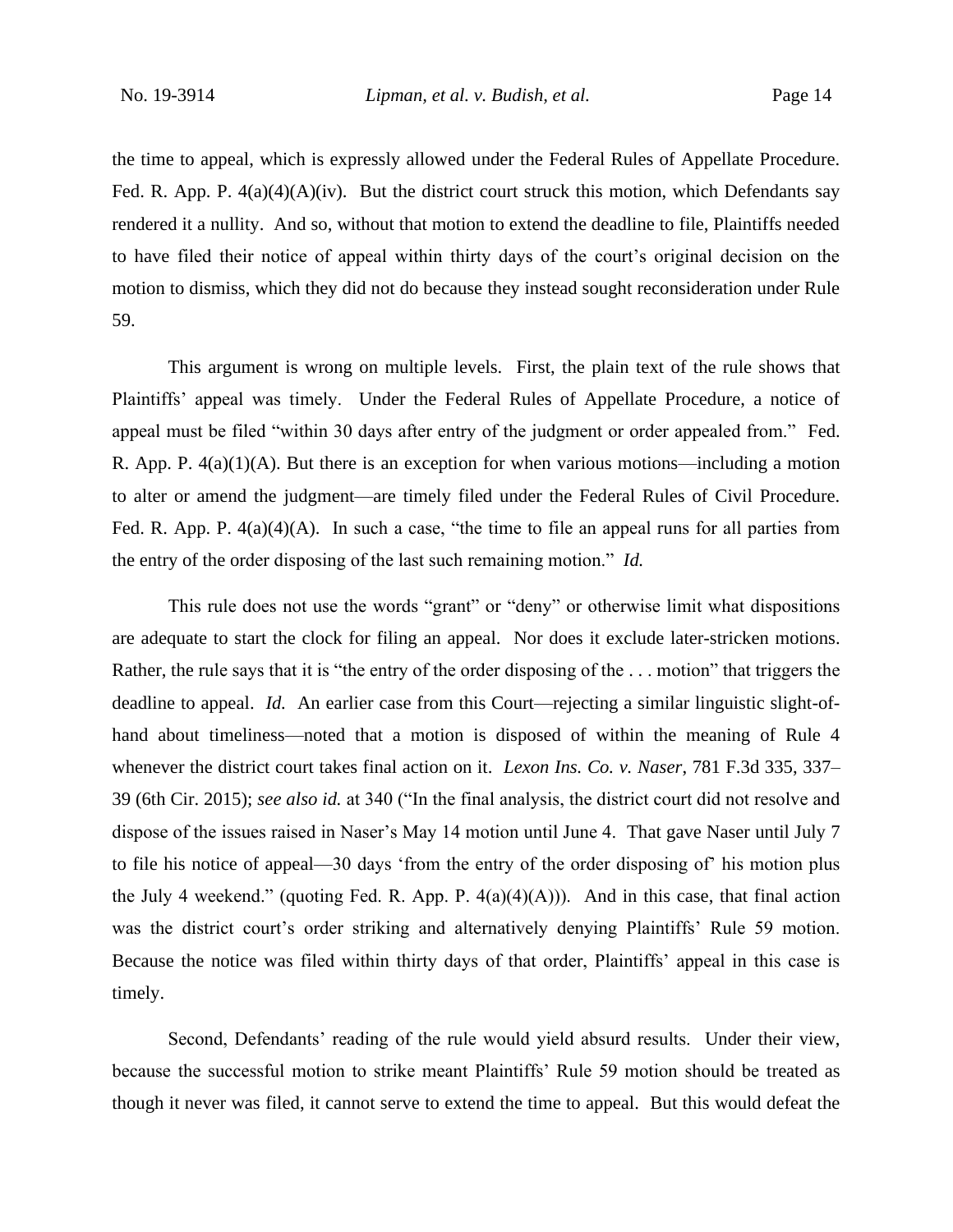whole purpose of Rule 4, and prudent lawyers would have no choice but to constantly file multiple notices of appeal—precisely what the rule works to avoid—just to ensure that the district court cannot later strike a post-judgment motion, rendering their appeal untimely with no way to remedy the defect. In this way, Defendants' argument would allow a district court to strike a motion instead of merely denying it, and thereby insulate its earlier rulings on the merits from any appellate review.

Plaintiffs cite a Ninth Circuit case for the proposition that "[t]he effect of granting a motion to strike is to delete a filing from the record," meaning that "Plaintiffs' Rule 59(e) Motion should be treated as if it was never filed." (Appellee Br. at 13 (citing *Sidney-Vinstein v. A.H. Robins Co.*, 697 F.2d 880, 885 (9th Cir. 1983)).) But that case came out the other way, and rejected the defendants' position precisely because of the absurd outcome for which Defendants advocate here:

A movant's right to appeal from an order denying a motion is worth little if the denying judge can strike the motion from the record altogether. Approval of the district court's action would establish a procedure that, if abused, could shield erroneous district court orders from review. We hold that [Rule] 12(f) should not be construed as allowing this undesirable result.

*Sidney-Vinstein*, 697 F.2d at 885; *see also Lexon*, 781 F.3d at 339 ("Courts have even emphasized that papers 'stricken by the district judge' for noncompliance with local rules 'should remain filed' for purposes of Civil Rule 5(d)(4) and the Appellate Rules if the right to appeal would be lost otherwise." (quoting *NationsBank, N.A. v. Plecas*, 84 F.3d 1453 (table) (D.C. Cir. 1996) (per curiam))). The same logic applies with equal force here.

While the district court struck Plaintiffs' Rule 59 motion for failure to comply with the stipulated protective order, the order striking that motion counts as its final disposition with respect to the rules governing the timeliness of an appeal. Furthermore, the decision to strike a post-judgment motion for failure to comply with a court order or local rule cannot negate an otherwise-timely appeal of an earlier decision on the merits when the notice of appeal is filed pursuant to Federal Rule of Appellate Procedure 4(a)(4)(A). Accordingly, Plaintiffs' notice of appeal in this case was timely filed, and we can consider the entirety of their appeal on the merits.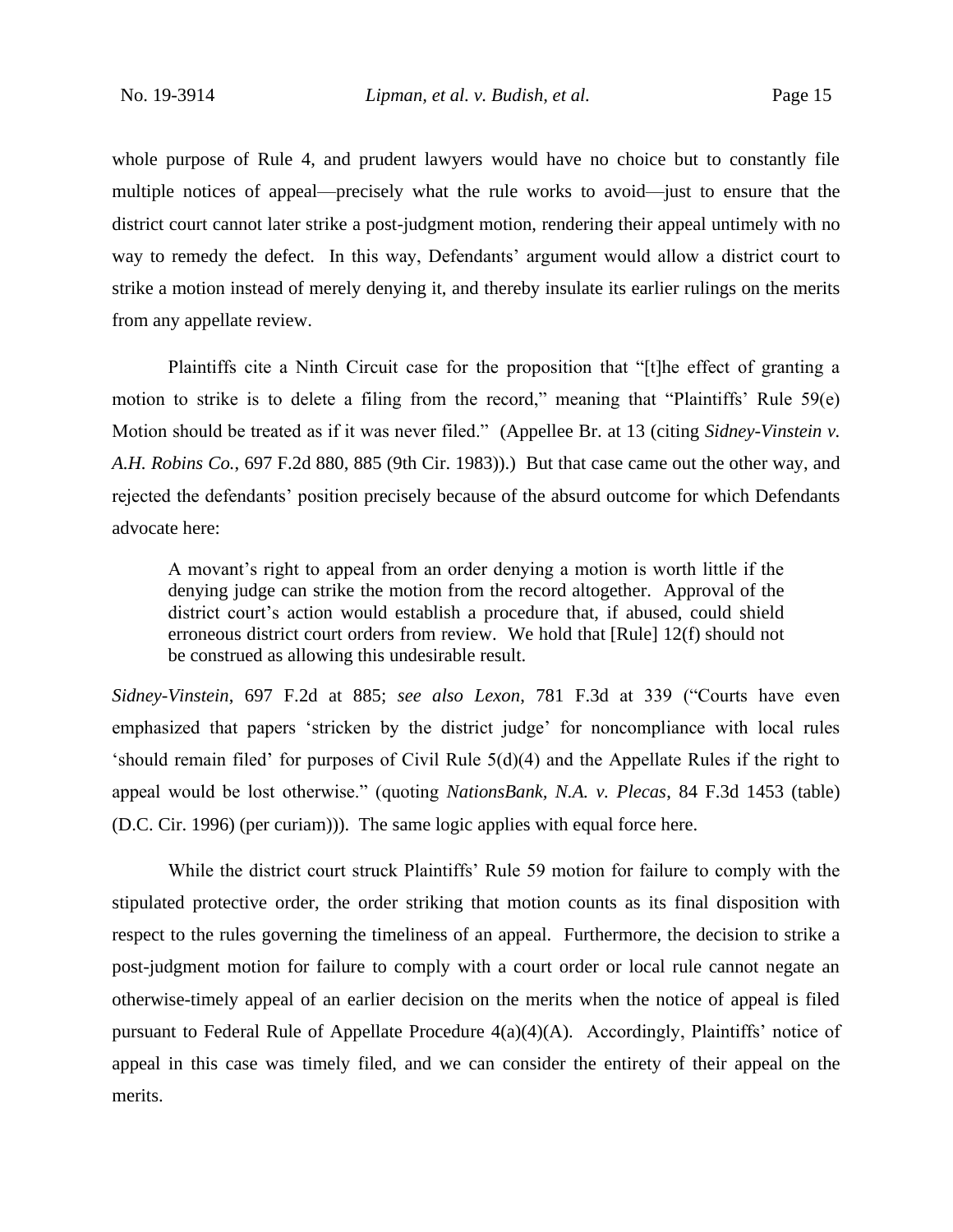#### **III. MOTION TO DISMISS**

#### **A. Standard of Review**

We review a district court's grant of a motion to dismiss de novo. *Majestic Bldg. Maint., Inc. v. Huntington Bancshares, Inc.*, 864 F.3d 455, 458 (6th Cir. 2017). Under that standard, a motion to dismiss is properly granted if the plaintiff has "fail[ed] to state a claim upon which relief can be granted." Fed R. Civ. P. 12(b)(6).

To survive a motion to dismiss, the plaintiff must allege facts that are sufficient "to state a claim to relief that is plausible on its face." *Bell Atl. Corp. v. Twombly*, 550 U.S. 544, 570 (2007). "A claim has facial plausibility when the plaintiff pleads factual content that allows the court to draw the reasonable inference that the defendant is liable for the misconduct alleged." *Ashcroft v. Iqbal*, 556 U.S. 662, 678 (2009). "Threadbare recitals of the elements of a cause of action, supported by mere conclusory statements, do not suffice." *Id.*

The reviewing court must accept the factual allegations in the complaint as true and construe the complaint in the light most favorable to the plaintiff. *Hill v. Blue Cross & Blue Shield of Mich.*, 409 F.3d 710, 716 (6th Cir. 2005). This Court may affirm the district court's dismissal of the plaintiff's claims on any grounds present in the record, including grounds not relied upon by the district court. *Long v. Insight Commc'ns of Cent. Ohio, LLC*, 804 F.3d 791, 794 (6th Cir. 2015); *In re Comshare, Inc. Sec. Litig.*, 183 F.3d 542, 547–48 (6th Cir. 1999). Finally, the determination to dismiss with prejudice, as opposed to without, is reviewed under an abuse of discretion standard. *United States ex rel. Bledsoe v. Cmty. Health Sys., Inc.*, 342 F.3d 634, 644 (6th Cir. 2003); *Craighead v. E.F. Hutton & Co.*, 899 F.2d 485, 495 (6th Cir. 1990).

#### **B. Substantive Due Process**

The Due Process Clause of the Fourteenth Amendment provides that no state shall "deprive any person of life, liberty, or property, without due process of law." In most cases, this means that the government must provide adequate procedural safeguards before it can restrict one of these rights. *Collins v. City of Harker Heights*, 503 U.S. 115, 125 (1992). But some rights—referred to by the courts as fundamental rights—are so important that no amount of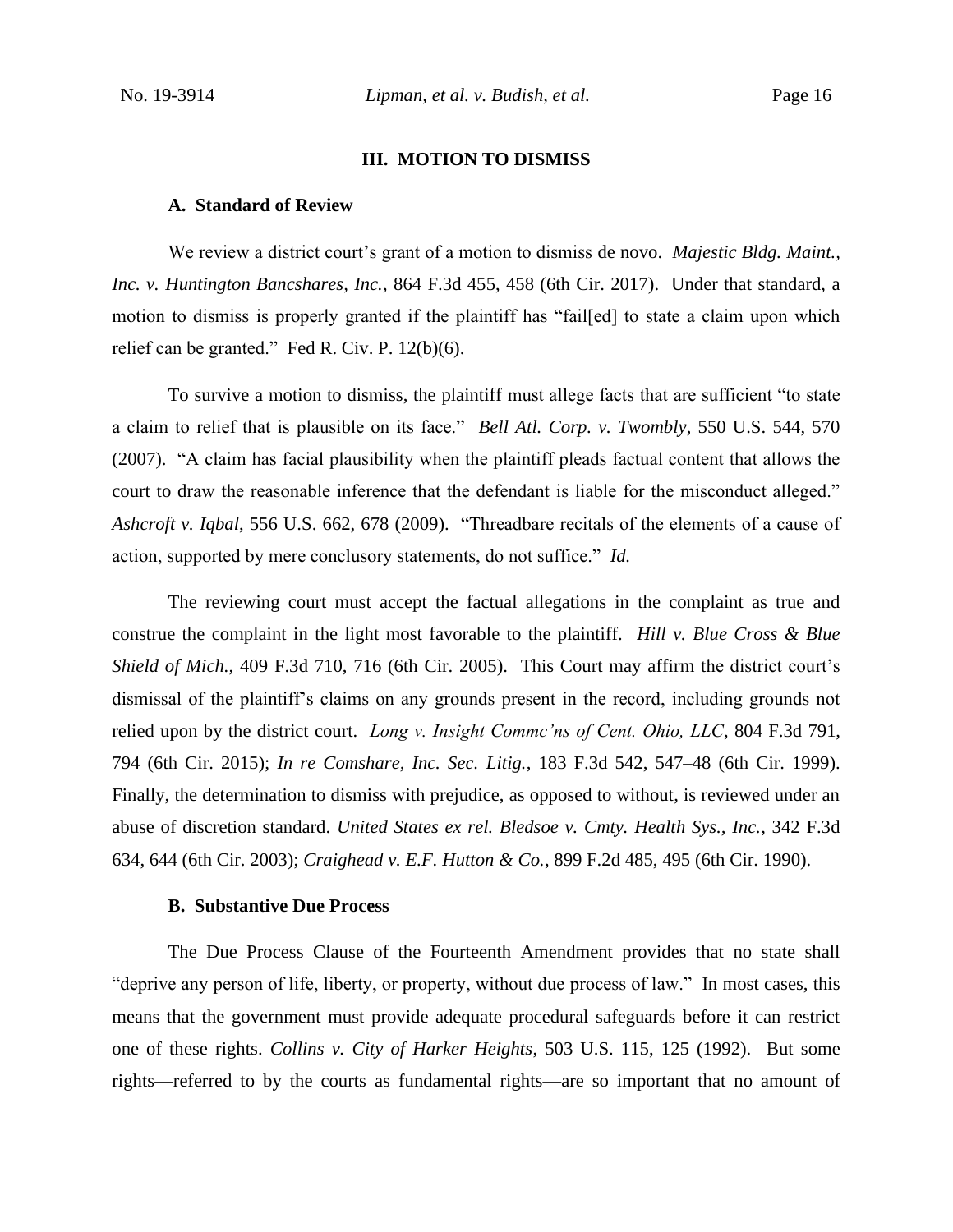procedure alone will do. Rather, the state can only infringe upon these rights if its imposition "is narrowly tailored to serve a compelling state interest," a doctrine referred to as substantive due process. *Washington v. Glucksberg*, 521 U.S. 702, 721 (1997) (quoting *Reno v. Flores*, 507 U.S. 292, 302 (1993)). The right to life and safety through personal security is such a fundamental interest, and therefore is protected by the substantive portion of the Due Process Clause. *Youngberg v. Romeo*, 457 U.S. 307, 315–16 (1982).

That said, the Constitution concerns the actions of government, not private citizens. And so, while the government cannot infringe upon a fundamental right without a compelling state interest, the state generally is not obligated to protect those rights against harm from private actors. That is the central holding of *DeShaney*. 489 U.S. at 197.

The facts of *DeShaney*—similar in many ways to this case—"are undeniably tragic." *Id.* at 191. The plaintiff, Joshua DeShaney, was a child in the custody of his father when the police learned that his father may have been abusing him. *Id.* at 191–92. The county department of social services interviewed the father, who denied the accusations, and the county did not pursue the matter any further. *Id.* at 192. About one year later, Joshua was admitted to the hospital with multiple bruises and abrasions. *Id.* The county initially obtained a court order placing Joshua in the custody of the hospital, but later decided there was insufficient evidence of abuse, and so released Joshua to his father. *Id.* The county did, however, enter into a voluntary agreement with the father that included several measures to help protect Joshua's safety. *Id.*

This agreement did little to help. Over the next few months, Joshua returned to the emergency room with suspicious injuries, and during multiple home visits, the county caseworker noticed further injuries and other evidence of abuse. *Id.* at 192–93. But the county did nothing to intervene or remove Joshua from his father's home. *Id.* Ultimately, Joshua's father beat him so severely that he fell into a coma, and while doctors were able to save his life, his injuries caused such a high degree of brain damage that Joshua was expected to be institutionalized for the rest of his life. *Id.* at 193.

Through his mother, Joshua sued the county and various employees, alleging that they failed to intervene despite knowing that he was being abused. *Id.* But the Supreme Court held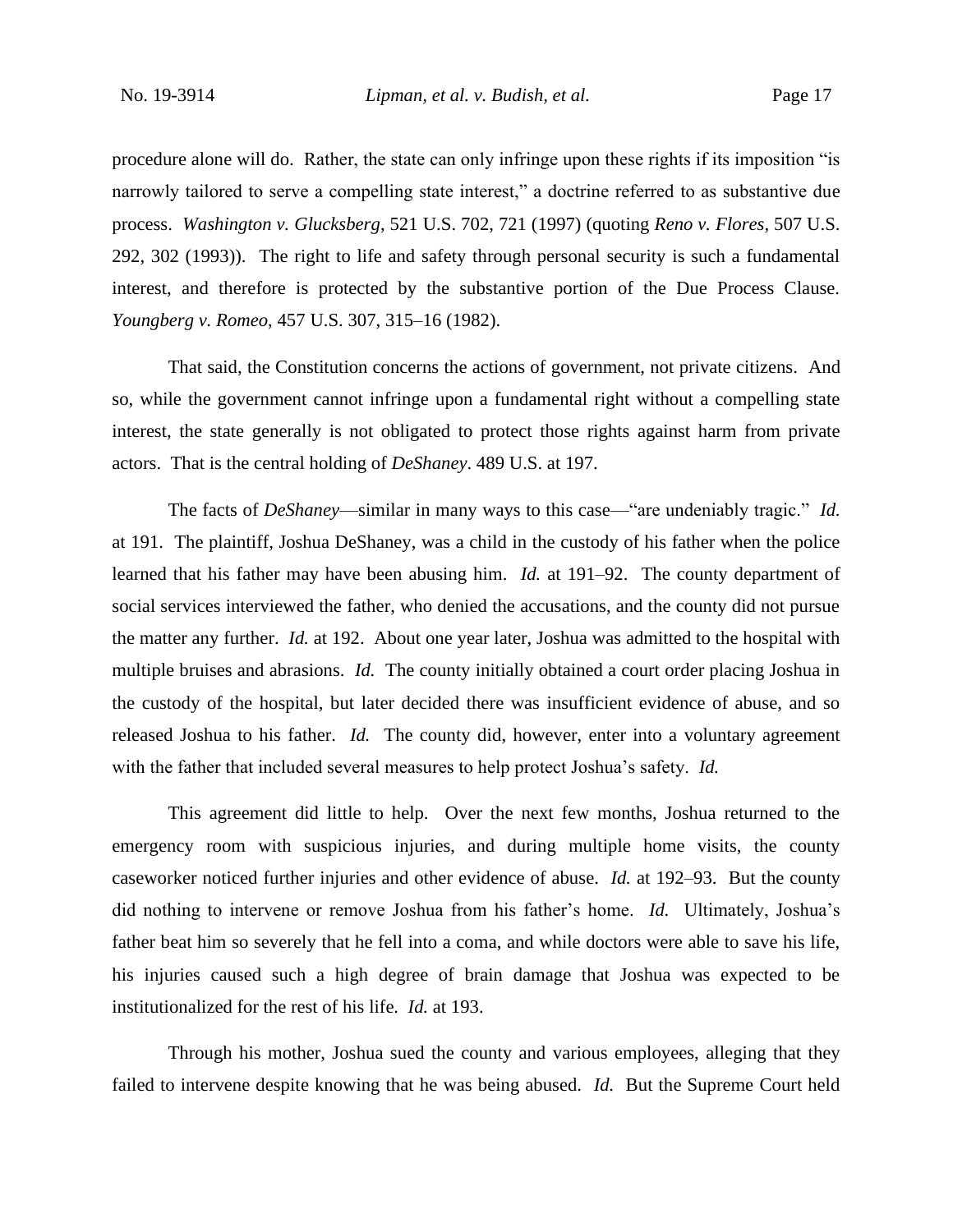that, "[a]s a general matter, . . . a State's failure to protect an individual against private violence simply does not constitute a violation of the Due Process Clause." *Id.* at 197. In an attempt to get around this general rule, Joshua argued that the state had a "special relationship" with him that arose because it knew of his risk of abuse and had expressed its intention to protect him from that danger. *Id.* The Court rejected this argument, holding that this relationship alone was not enough to create a constitutional duty to act. *Id.* at 198–202.

The Court noted—or at least alluded to—two exceptions, though, saying that "in certain limited circumstances the Constitution imposes upon the State affirmative duties of care and protection with respect to particular individuals." *Id.* at 198. First, "when the State takes a person into its custody and holds him there against his will, the Constitution imposes upon it a corresponding duty to assume some responsibility for his safety and general well-being." *Id.* at 199–200. This is the custody exception to the general rule in *DeShaney*. Second, the Court noted that, "[w]hile the State may have been aware of the dangers that Joshua faced in the free world, it played no part in their creation, nor did it do anything to render him any more vulnerable to them." *Id.* at 201. The circuit courts, including our circuit, have interpreted this statement as providing another exception to *DeShaney* where the state acts to create or increase the danger of private harm: the state-created danger doctrine. *See Kallstrom v. City of Columbus*, 136 F.3d 1055, 1066–67 (6th Cir. 1998); *see also Butera v. District of Columbia*, 235 F.3d 637, 648–49, 649 n.10 (D.C. Cir. 2001) (collecting cases).

In this case, Plaintiffs say that their claims fit within both of *DeShaney*'s exceptions, and so the county and its employees should be held responsible for the events leading to Ta'Naejah's death. First, they argue that the county had custody over Ta'Naejah, both during her hospitalization and in the month immediately before she died. Second, even if the county did not have custody over Ta'Naejah, the caseworkers' decision to repeatedly interview her in the presence of Crump and Owens significantly increased her risk of abuse, and so their claims can proceed under the state-created danger doctrine.

Plaintiffs arguments about the custody exception fail. Even assuming that Ta'Naejah was ever in state custody during the period at issue in the complaint, her injuries all occurred outside of that custody when she was returned to Crump and Owens, and under *DeShaney* itself, the act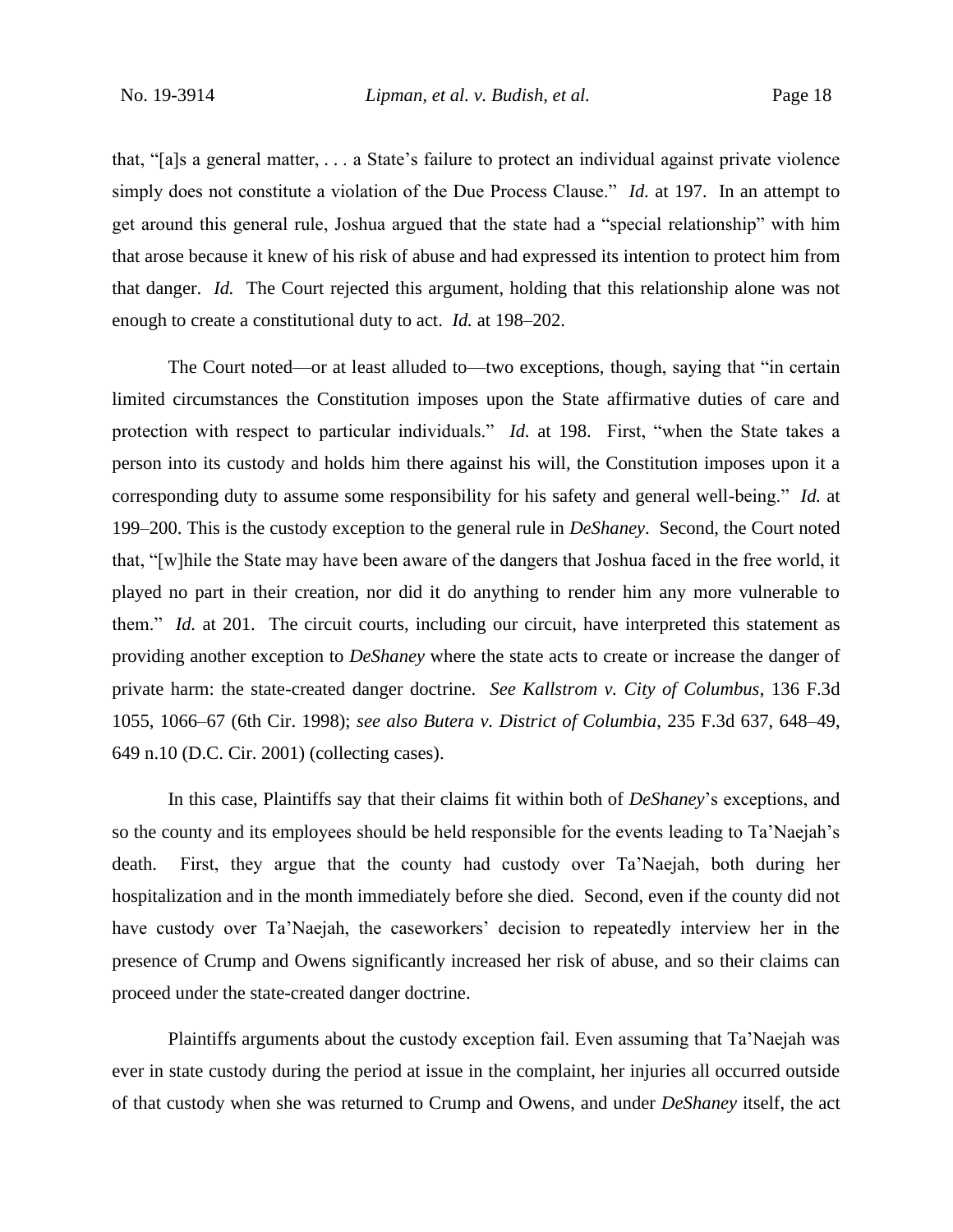of returning a child to her earlier situation of parental custody cannot give rise to constitutional liability. But Plaintiffs' state-created danger argument is better supported by our case law. Drawing all reasonable inferences in their favor, the decision to repeatedly interview Ta'Naejah in front of her abusers was an affirmative act that increased her risk of private violence, and so can support a claim under the Due Process Clause. Because multiple caseworkers all interviewed Ta'Naejah in the presence of her abusers, and because the right to avoid statecreated danger is clearly established in this circuit, Plaintiffs have successfully pleaded a *Monell* claim against the county based on a custom of constitutional violations, and the individual caseworkers are not entitled to qualified immunity at the current stage of this case.

## **1. Custody Exception**

In their opposition to Defendants' motion to dismiss, and again on appeal, Plaintiffs try to escape *DeShaney* by saying that Ta'Naejah was in the county's custody at the time of her injuries. Plaintiffs argue that two different instances of custody support liability under that exception. First, they say that during Ta'Naejah's October 2016 hospitalization, Defendants had custody over Ta'Naejah because they had the sole power to decide whether she could be discharged from the hospital and returned to Crump and Owens. Second, Plaintiffs say that the state had the authority to take Ta'Naejah from her home and bring her to medical appointments in February and March 2017.

Neither of these can support liability under *DeShaney*. This is because Ta'Naejah did not suffer her injuries when confined to the hospital or when caseworkers took her to see a doctor, but rather after they returned Ta'Naejah to her home. This is seen through Plaintiffs' repeated arguments that the state violated Ta'Naejah's rights by returning her to Crump's and Owens's control, thereby causing her abuse and death. *See Bukowski v. City of Akron*, 326 F.3d 702, 709 n.1 (6th Cir. 2003) ("The Bukowskis argue that their claim should be treated under the custodial exception to *DeShaney*. It is clear, however, that there was no custody here.... In fact, this is precisely what the Bukowskis are complaining about. Their argument is essentially that the police officials should have taken custody of Lisa Bukowski but did not.").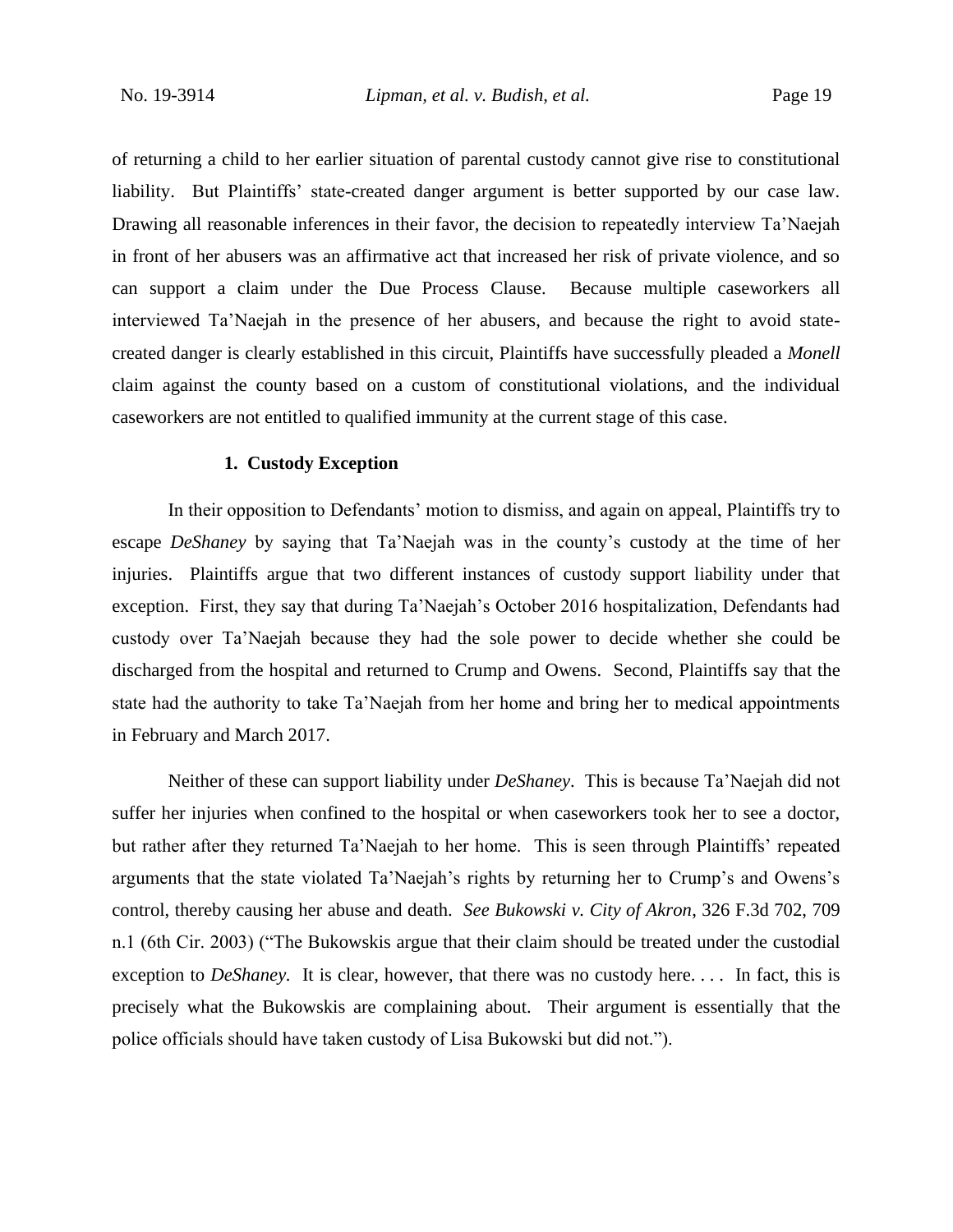By its own terms, this exception to *DeShaney* only applies to injuries that occur when the plaintiff is in the state's custody. *See* 489 U.S. at 201 ("Petitioners concede that the harms Joshua suffered occurred not while he was in the State's custody, but while he was in the custody of his natural father, who was in no sense a state actor."). And while the state can be held responsible when it discharges someone from custody in a manner that increases her risk compared to the status quo, *see, e.g.*, *Stemler v. City of Florence*, 126 F.3d 856, 867–69 (6th Cir. 1997), the custody exception does not provide a path to liability when the plaintiff is released into the same situation and risks she faced before the state intervened. *DeShaney* itself held as much. *See* 489 U.S. at 201 ("That the State once took temporary custody of Joshua does not alter the analysis, for when it returned him to his father's custody, it placed him in no worse position than that in which he would have been had it not acted at all; the State does not become the permanent guarantor of an individual's safety by having once offered him shelter."); *see also Engler v. Arnold*, 862 F.3d 571, 576 (6th Cir. 2017) ("[U]nder *DeShaney*, even returning a child to an abusive home, without more, is insufficient to create a constitutional duty to protect."); *Bukowski*, 326 F.3d at 709 (same).

Even if Ta'Naejah was somehow in the legal co-custody of the state during the month in which it could take her to medical appointments (a proposition that Defendants strongly oppose), the facts alleged in Plaintiffs' complaint do not show the degree of custody required to invoke the exception to *DeShaney*. As *DeShaney* itself put it:

The rationale for this principle is simple enough: when the State by the affirmative exercise of its power so restrains an individual's liberty that it renders him unable to care for himself, and at the same time fails to provide for his basic human needs—*e.g.*, food, clothing, shelter, medical care, and reasonable safety it transgresses the substantive limits on state action set by . . . the Due Process Clause.

489 U.S. at 200. This Court has also emphasized the extent of control required to meet this exception under *DeShaney*, defining "custody" as the "intentional application of physical force and show of authority made with the intent of acquiring physical control." *Cartwright v. City of Marine City*, 336 F.3d 487, 491–92 (6th Cir. 2003) (quoting *Ewolski v. City of Brunswick*, 287 F.3d 492, 506 (6th Cir. 2002)).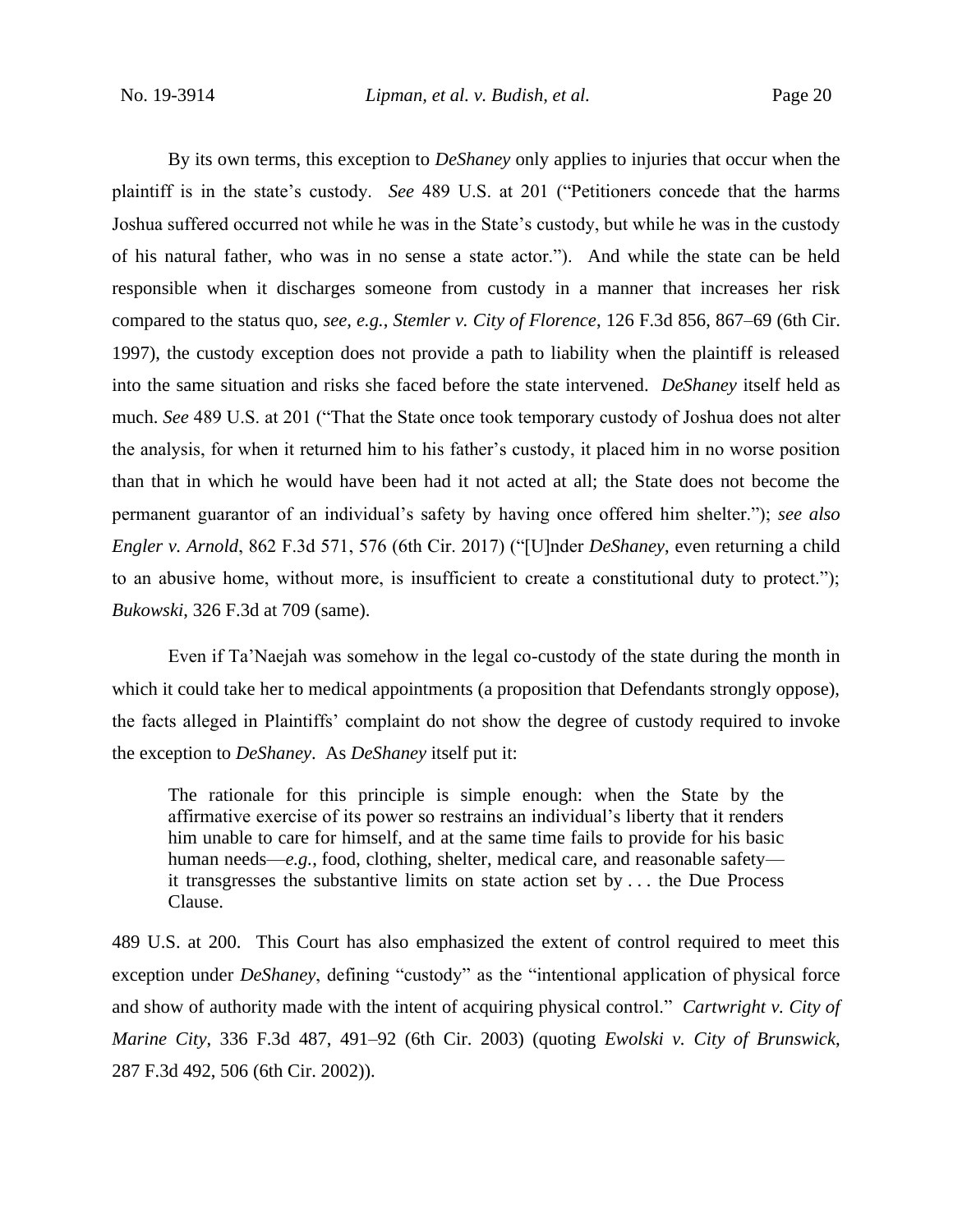The ability to bring Ta'Naejah to her doctor's appointments did not "so restrain[]" her liberty as to "render[] [her] unable to care for [her]self," *DeShaney*, 489 U.S. at 200, at least outside the brief periods in which the caseworkers were physically taking her to the appointments. Whatever merit there is to Plaintiffs' claim that DCFS maintained co-custody over Ta'Naejah during this period, the degree of control alleged in the complaint does not give rise to a constitutional duty to protect.

## **2. State-Created Danger Exception**

Moving beyond the custody exception, Plaintiffs say that the county and its caseworkers took affirmative acts that increased Ta'Naejah's risk of harm. Specifically, they allege that caseworkers repeatedly interviewed Ta'Naejah about her abuse in the presence of Crump and Owens, acts that violated written DCFS policy and that Plaintiffs say the caseworkers knew would place Ta'Naejah at an increased risk of further abuse. Based on these facts, Plaintiffs argue that Defendants are liable for Ta'Naejah's death under the state-created danger doctrine.

While not expressly spelled out by *DeShaney*, this Court has recognized an exception to the principle that the state cannot be liable for private acts of violence, even outside of a custodial setting. *Engler*, 862 F.3d at 575; *Cartwright*, 336 F.3d at 493. That exception—the state-created danger doctrine—applies when the state affirmatively acts in a way that either creates or increases a "risk that an individual will be exposed to private acts of violence." *Engler*, 862 F.3d at 575 (quoting *Kallstrom*, 136 F.3d at 1066).

There are three elements that a plaintiff must prove to establish a claim under this doctrine:

To show a state-created danger, plaintiff must show: 1) an affirmative act by the state which either created or increased the risk that the plaintiff would be exposed to an act of violence by a third party; 2) a special danger to the plaintiff wherein the state's actions placed the plaintiff specifically at risk, as distinguished from a risk that affects the public at large; and 3) the state knew or should have known that its actions specifically endangered the plaintiff.

*Cartwright*, 336 F.3d at 493 (citing *Kallstrom*, 136 F.3d at 1066).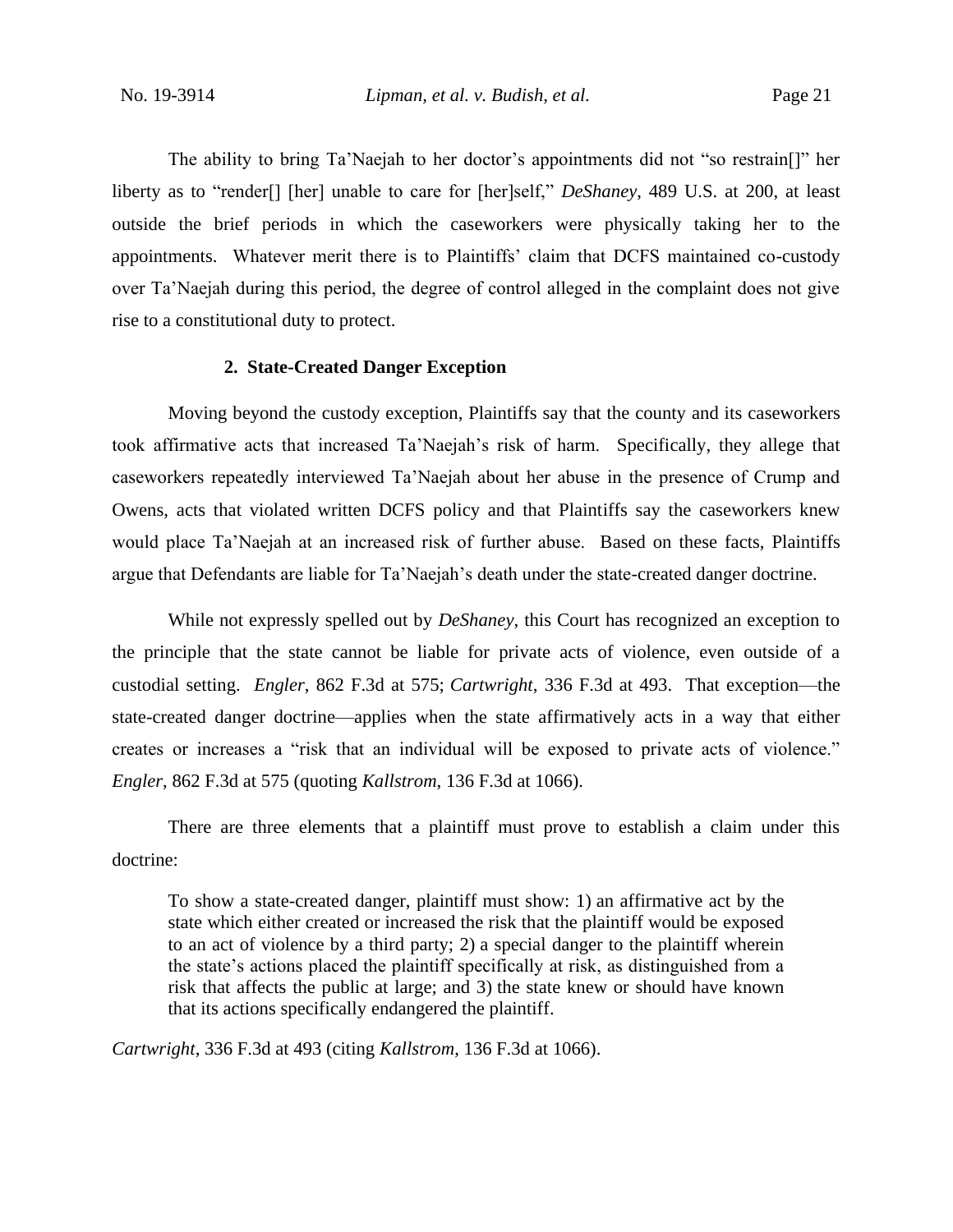In their motion to dismiss (and also on appeal), Defendants do not contest the specialdanger or knowledge requirements,**<sup>7</sup>** but instead say that Plaintiffs have failed to show an affirmative act that can give rise to constitutional liability. Specifically, while Plaintiffs focus on the caseworkers' decision to interview Ta'Naejah in front of Crump and Owens, Defendants say that imposing liability for that choice would "transform violation of [their state-law] duties into a violation of the Due Process Clause," which in any event cannot qualify as an affirmative act because the interviews only provided a motive for Crump and Owens to further abuse Ta'Naejah, and not the means to do so. (Appellee Br. at 20–23.)

"Whether conduct amounts to an 'affirmative act' in this context is at times a difficult question." *Engler*, 862 F.3d at 575. At one end of this spectrum, a failure to act is not enough. *Id.* at 575–76. Instead, to find a state-created danger, the plaintiff must have been "safer *before* the state action than he was *after* it." *Cartwright*, 336 F.3d at 493; *accord, e.g.*, *Stiles ex rel. D.S. v. Grainger County*, 819 F.3d 834, 855 (6th Cir. 2016); *see also Koulta v. Merciez*, 477 F.3d 442, 445–46 (6th Cir. 2007) ("Rather than focusing on the often metaphysical question of whether officer behavior amounts to affirmative conduct or not, we have focused on 'whether [the victim] was safer before the state action than he was after it.'" (alteration in original) (quoting *Cartwright*, 336 F.3d at 493)). For this reason, this Court has often rejected a plaintiff's due process claim "because the challenged conduct either was not an affirmative act at all or did not create or increase the risk of private violence to the plaintiff." *McQueen v. Beecher Cmty. Sch.*, 433 F.3d 460, 465 (6th Cir. 2006) (collecting cases).

Two cases help illustrate the other end of this spectrum and show how liability can attach when the state's affirmative acts increase the plaintiff's risk of harm. In *Kallstrom v. City of Columbus*, the plaintiffs were undercover police officers assigned to a drug investigation. 136 F.3d at 1059. During the resulting criminal trial, defense counsel requested a copy of their personnel records from the police department; the records contained extensive and intimate

**<sup>7</sup>**This knowledge prong is synonymous with the requirement that the state official's conduct must "fairly be said to shock the contemporary conscience." *Doe v. Jackson Local Sch. Dist. Bd. of Educ.*, 954 F.3d 925, 933 (6th Cir. 2020) (quoting *County of Sacramento v. Lewis*, 523 U.S. 833, 847 n.8 (1998)). As discussed further below in the qualified immunity context, *see infra* Part III.B.4, conduct typically meets this conscience-shocking standard when the executive actor is "deliberately indifferent to the risk of a private party's harm." *Jackson Local Sch. Dist.*, 954 F.3d at 933.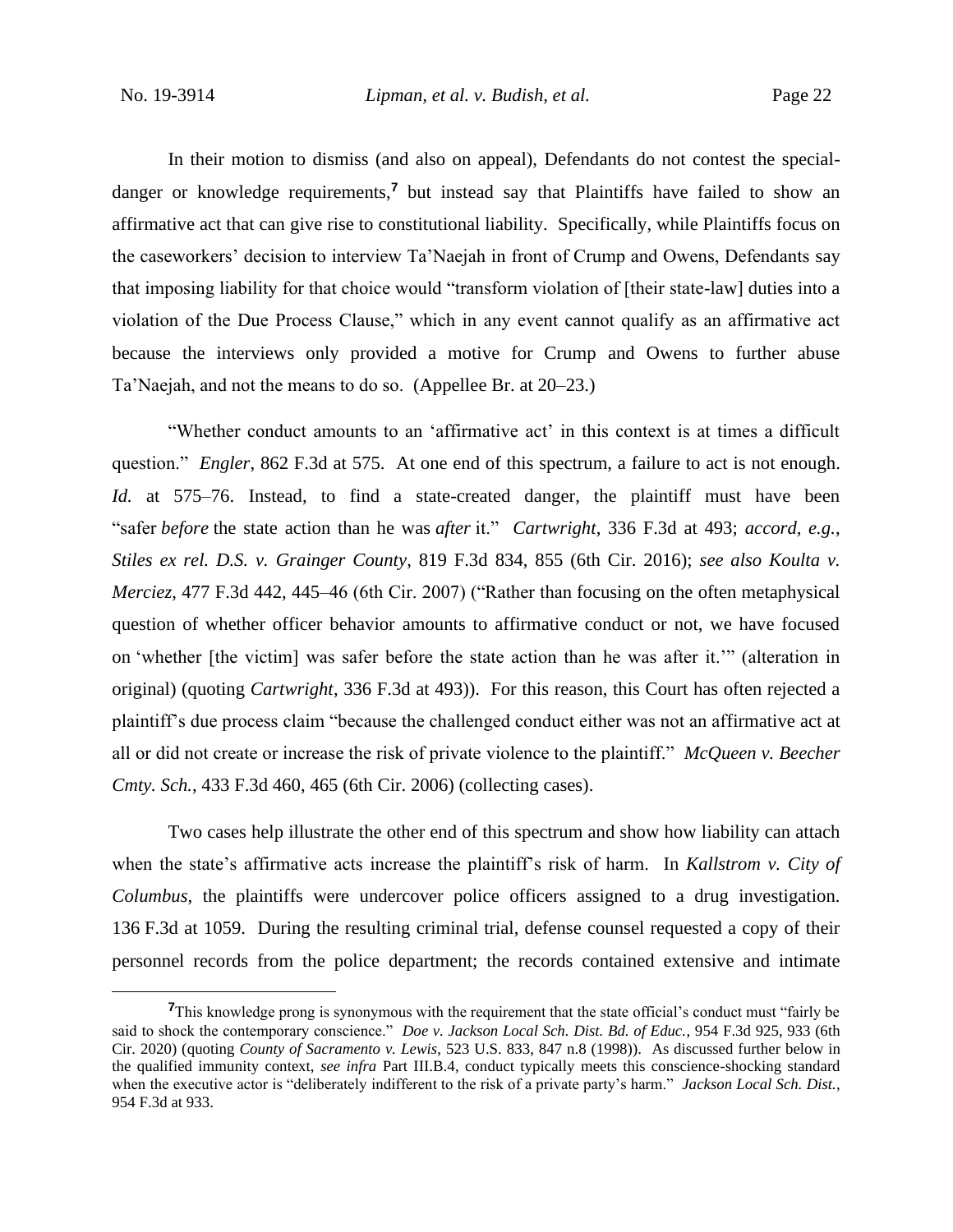personal information about the officers. *Id.* The department turned over the records, believing it was obligated to do so under Ohio public records law, despite its promises to the officers that the information would be kept in confidence. *Id.* The information eventually found its way into the hands of gang members, and so the officers sued the city, alleging that the information's release violated their substantive due process rights. *Id.* at 1059–60.

On appeal, this Court agreed, finding that the disclosure of the information in question posed a threat to the officers' safety. *Id.* at 1062–64. Thus, the state's decision to release that information "implicate[d] a fundamental liberty interest, specifically [the officers'] interest in preserving their lives and the lives of . . . their family members, as well as preserving their personal security and bodily integrity." *Id.* at 1062.

Of course, this threat to the officers' lives and safety did not come from the city itself; it came from the gang members who obtained the information. *Id.* at 1066. And so, looking to the state-created danger exception alluded to in *DeShaney*, this Court found that the release of the information was an affirmative act that "placed the officers and their family members in 'special danger' by substantially increasing the likelihood that a private actor would deprive them of their liberty interest in personal security." *Id.* at 1066–67. Accordingly, despite *DeShaney*'s restrictions, the officers could state a claim based on substantive due process. *Id.*

*Nelson v. City of Madison Heights*, 845 F.3d 695 (6th Cir. 2017), features similar though far more tragic facts. A nineteen-year-old named Shelly Hilliard was confronted at a hotel by a police officer who saw a bag of marijuana through an open window to her room. *Id.* at 697–98. "To avoid arrest, Hilliard asked whether she could 'work off' the possession charge" by assisting the officers in a takedown of her dealer. *Id.* at 698. And so, Hilliard called the dealer to ask for a delivery of drugs to the hotel, and officers made a traffic stop before he could arrive. *Id.*

At the traffic stop, officers separated the drug dealer and Marquita Clark, a woman who was riding in his car as a passenger. *Id.* At some point, one of the officers spoke to Clark and told her that he was the one who had called to order the drugs, demanding that Clark tell him where the pair got their drugs from as well. *Id.* When asked at his deposition why he said this to Clark, the officer responded, "I don't know," but the obvious effect was to out Hilliard as an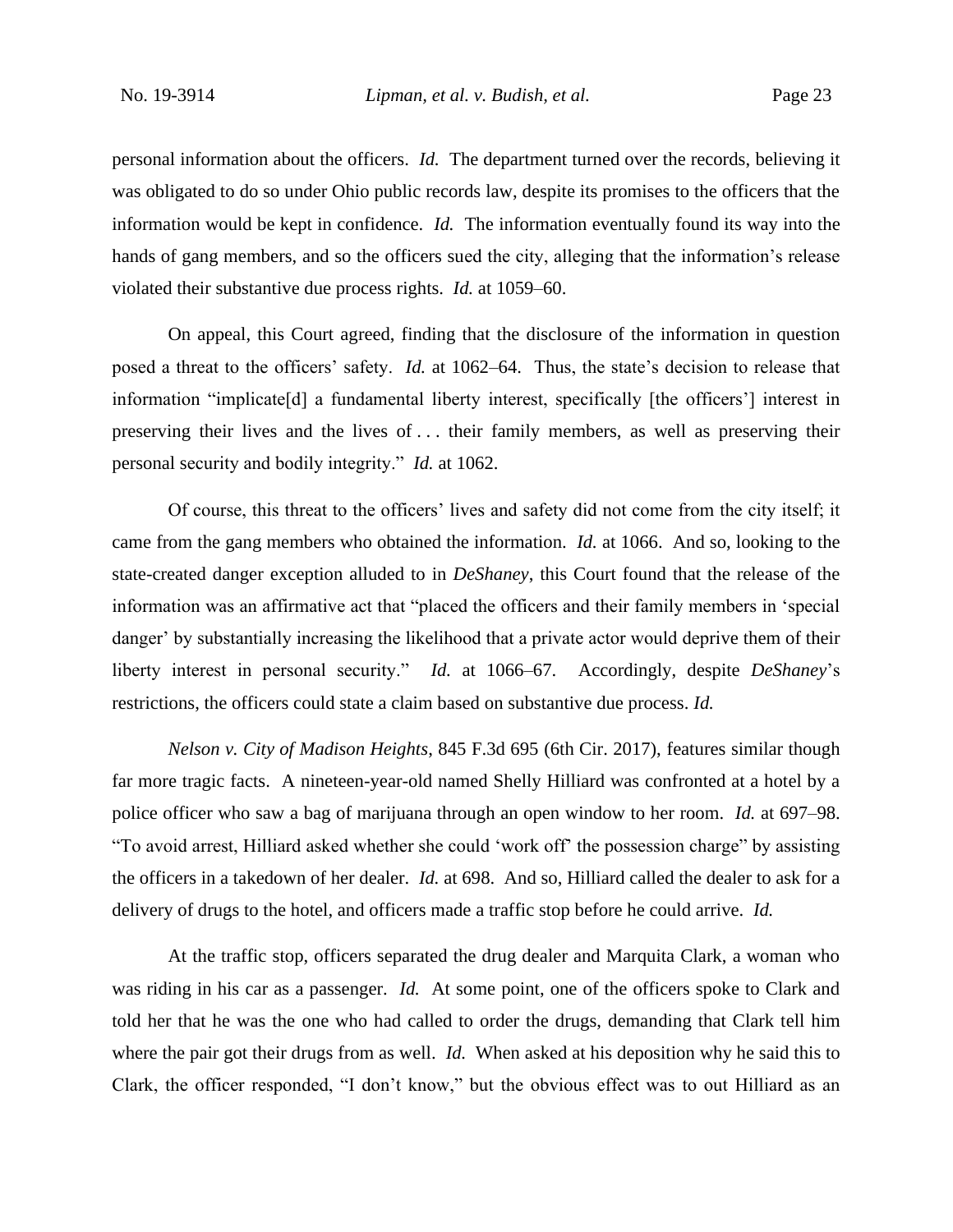informant. *Id.***<sup>8</sup>** Just days later, after he was released from jail, the drug dealer and an accomplice kidnapped and murdered Hilliard in revenge. *Id.* at 699.

Hilliard's mother filed suit, claiming that the officer's statement to Clark amounted to a state-created danger and violated her daughter's substantive due process rights. *Id.* at 699–700. As a defense, the officer claimed qualified immunity and argued that "his actions did not create or increase the risk of violence that Hilliard faced because she voluntarily became a confidential informant." *Id.* at 700.

This Court rejected those arguments, upheld the plaintiff's claim, and denied the officer qualified immunity. *Id.* at 703. On the question of whether the disclosure counted as an affirmative act under *DeShaney*, the Court held that it did, because the officer's "act of disclosing Hilliard's name to the drug dealer's companion 'substantially increas[ed] the likelihood that a private actor would deprive' her of her liberty interest in personal security." *Id.* at 701 (quoting *Kallstrom*, 136 F.3d at 1067). Thus, even though Hilliard voluntarily became an informant, the officer's disclosure of that information to Clark increased her risk of harm over what she faced before the officer's action. *Id.* at 700–02.

Back to the facts alleged here. On a motion to dismiss, we must draw all reasonable inferences in favor of Plaintiffs when assessing whether the facts in their complaint demonstrate a state-created danger. *Cahoo v. SAS Analytics Inc.*, 912 F.3d 887, 897 (6th Cir. 2019). That interviewing Ta'Naejah in front of her alleged abusers and asking about the source of her injuries increased her risk of further abuse is just such a reasonable inference. Not only is this plausible (or at least not implausible) from a common-sense perspective, *see, e.g.*, *Iqbal*, 556 U.S. at 679 ("Determining whether a complaint states a plausible claim for relief . . . requires the reviewing court to draw on its judicial experience and common sense."), but this belief is reflected in the state's and county's written policies prohibiting such interviews wherever possible, *see, e.g.*, Ohio Admin. Code 5101:2-36-03(M) ("[DCFS] shall conduct and document face-to-face interviews with each child residing within the home of the alleged child victim. If possible each child should be interviewed separately and apart from the alleged perpetrator.").

**<sup>8</sup>** In fact, Clark testified that the officer directly told her that Hilliard had set them up. *Nelson*, 845 F.3d at 698–99.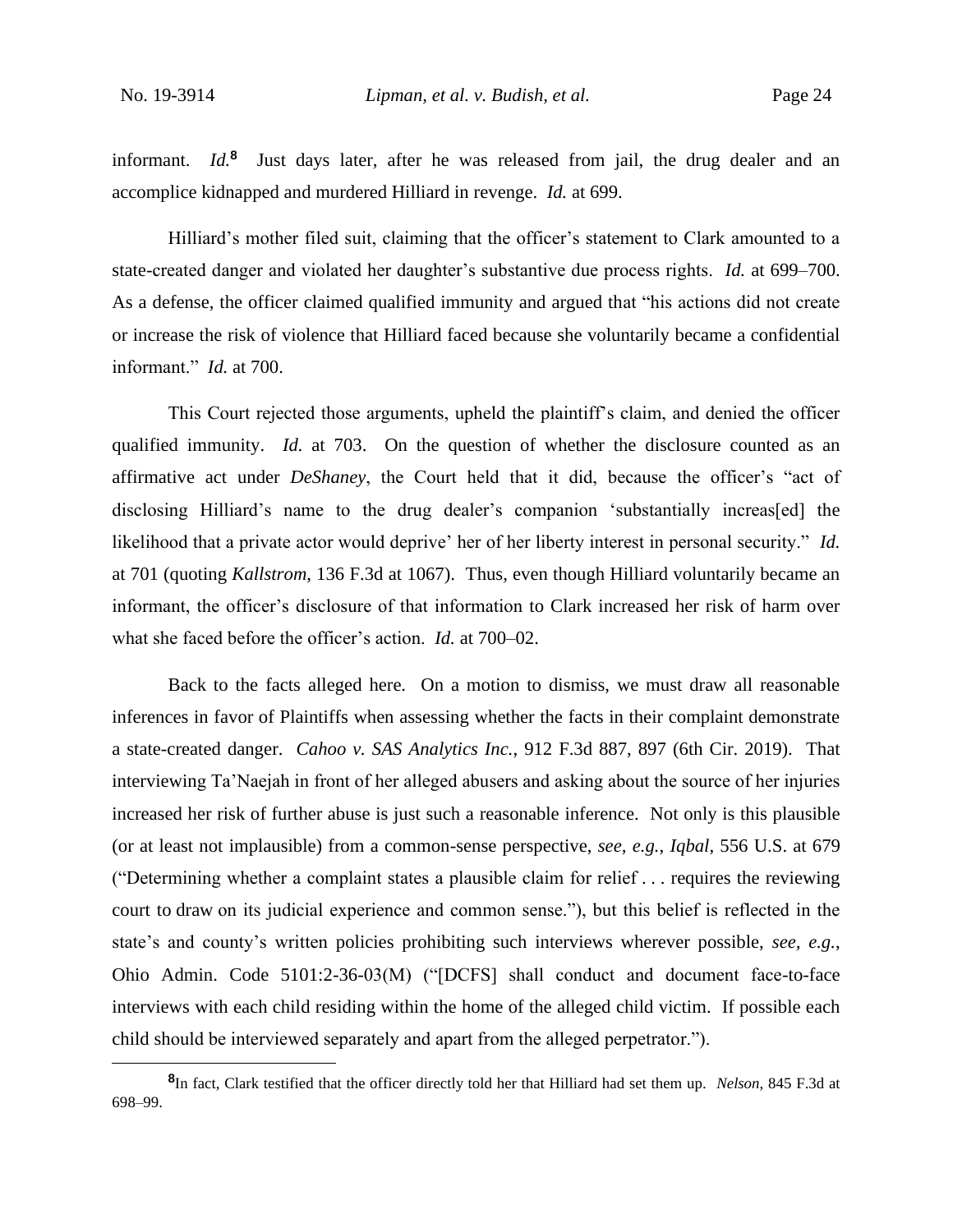Defendants do not argue that the risk to Ta'Naejah was not increased by their actions. Instead, they say that the requirement to privately interview Ta'Naejah cannot give rise to a constitutional duty, and even if it could, the state-created danger exception does not extend to cases where the state only created a motive for private violence, as opposed to a heightened means for violence. For the reasons that follow, both of these arguments fail.

First, the fact that a duty exists under state law or regulations does not mean it cannot simultaneously exist under the Constitution. At a fundamental level, the right at issue here is the right articulated in *Youngberg* and before: the right to personal security, perhaps the pinnacle of an individual's interests in life and liberty. *See Youngberg*, 457 U.S. at 315 ("In the past, this Court has noted that the right to personal security constitutes a 'historic liberty interest' protected substantively by the Due Process Clause." (quoting *Ingraham v. Wright*, 430 U.S. 651, 673 (1977))). Such a right is separate and apart from any state regulation or policy, and the adoption of such a policy—reflecting the importance of these interests—cannot serve to demote them from constitutional status. *Cf. Bucklew v. Precythe*, 139 S. Ct. 1112, 1128 (2019) (noting that under the Supremacy Clause, state law cannot impact substantive rights guaranteed by the federal Constitution).

Second, Defendants' means-versus-motives distinction finds no support in the law and warps this Court's cases to fit their newly invented paradigm. Defendants attempt to describe *Kallstrom* and *Nelson* as examples of where the state provided the means, rather than the motive, for private violence. This reading of those cases is implausible at best. In both *Kallstrom* and *Nelson*, the private actors had no desire to harm the plaintiffs before the state outed them as undercover officers or informants. While Defendants attempt to criticize Plaintiffs' claim as saying that Defendants' actions "*incited* Crump/Owens to kill Ta'Naejah" (Appellee Br. at 22), this description precisely tracks the facts of *Kallstrom* and *Nelson*. **9**

**<sup>9</sup>***Nelson* itself discounts the importance of means in any means-versus-motives analysis. In that case, Hilliard was lured to the scene of her kidnapping and murder through her job as a sex worker. 845 F.3d at 699 & n.2. The defendant officer tried to argue that because of this, "it was Hilliard's decision to continue to engage in prostitution that led to her demise," rather than the officer's revealing that Hilliard was an informant, which incited her drug dealer to kill her. *Id.* at 701. The Court rejected that argument, noting that "a reasonable jury could find that Hilliard's prostitution was merely the means by which her murderers chose to lure her, not an act that led to her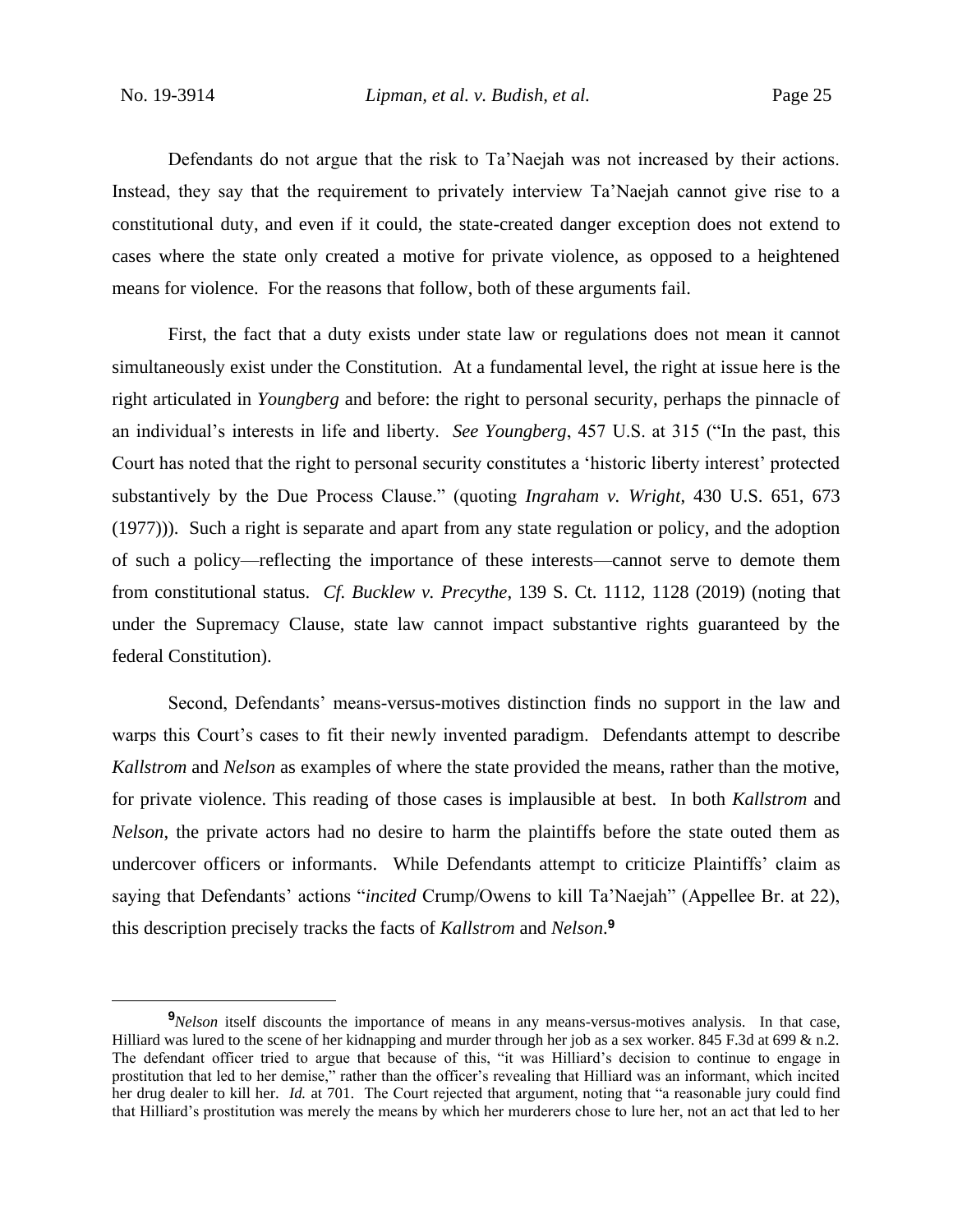At bottom, the type of state-created danger alleged by Plaintiffs is highly analogous to the danger in *Kallstrom* and *Nelson*: the state took some action that increased the chances that a private actor would cause the plaintiff harm. This is enough to show an affirmative act under the doctrine. To be sure, Defendants may ultimately prevail on this issue at summary judgment or at trial, such as by showing that there was no feasible alternative to interviewing Ta'Naejah in Crump's and Owens's presence, or by showing that her risk was not increased when compared to not interviewing Ta'Naejah at all. But taking the allegations in the complaint as true, and drawing all reasonable inferences in Plaintiffs' favor, compels the conclusion that Plaintiffs have adequately alleged a claim based on state-created danger, and the district court erred in finding otherwise.

#### **3. Municipal Liability**

On appeal, Plaintiffs reiterate their argument that Budish, as county executive, should be liable for the constitutional violations they alleged in their complaint. Under 42 U.S.C. § 1983, while a municipality can be held liable for a constitutional violation, there is no vicarious liability based on the acts of its employees alone. *Monell*, 436 U.S. at 690–91. Rather, a local government can be sued under § 1983 only when a policy or custom of that government caused the injury in question. *Id.* at 694; *Burgess v. Fischer*, 735 F.3d 462, 478 (6th Cir. 2013). The same applies to Budish, because a suit against him in his official capacity is the same as a suit against the county. *Monell*, 436 U.S. at 690 n.55.

Under *Monell* and its progeny, there are four ways a plaintiff can demonstrate a policy or custom that could allow for municipal liability:

A plaintiff can make a showing of an illegal policy or custom by demonstrating one of the following: (1) the existence of an illegal official policy or legislative enactment; (2) that an official with final decision making authority ratified illegal actions; (3) the existence of a policy of inadequate training or supervision; or (4) the existence of a custom of tolerance or acquiescence of federal rights violations.

death," whereas the officer's disclosure of her name "'substantially increas[ed] the likelihood that a private actor would deprive' her of her liberty interest in personal security." *Id.* (quoting *Kallstrom*, 136 F.3d at 1067).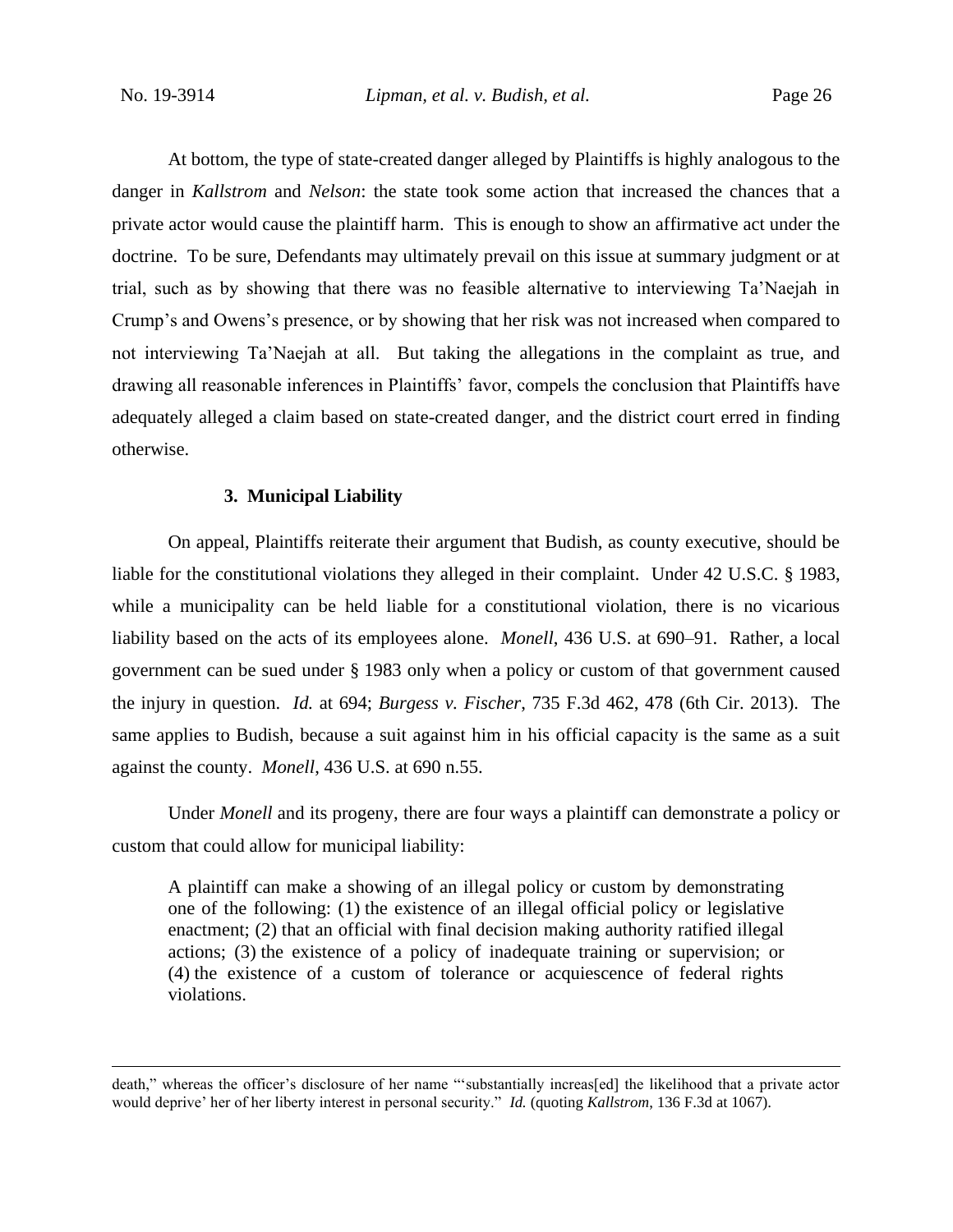*Burgess*, 735 F.3d at 478. Plaintiffs argue that the fourth of these applies, because the repeated interviews of Ta'Naejah in front of Crump and Owens demonstrate that the county had a policy or custom of interviewing abuse victims in the presence of their abusers.**<sup>10</sup>**

While the formal policy of DCFS and state regulations required caseworkers to avoid interviewing children in the presence of their alleged abusers, Plaintiffs argue that the facts suggest the county had an informal custom of ignoring this policy and conducting these interviews directly in front of suspected abusers. The Supreme Court has briefly explained this distinction between formal policies and informal customs:

Locating a "policy" ensures that a municipality is held liable only for those deprivations resulting from the decisions of its duly constituted legislative body or of those officials whose acts may fairly be said to be those of the municipality. Similarly, an act performed pursuant to a "custom" that has not been formally approved by an appropriate decisionmaker may fairly subject a municipality to liability on the theory that the relevant practice is so widespread as to have the force of law.

*Bd. of Cty. Comm'rs v. Brown*, 520 U.S. 397, 403–04 (1997) (citation omitted). Thus, while policies are created through the official acts of the municipality's ultimate decision-makers, a custom can be informal but must be so extensive as to still be attributable to the municipality as a whole. *Ford v. County of Grand Traverse*, 535 F.3d 483, 495–96 (6th Cir. 2008). In the latter case, "[a] municipal 'custom' may be established by proof of the knowledge of policymaking officials and their acquiescence in the established practice." *Memphis, Tenn. Area Local, Am. Postal Workers Union, AFL-CIO v. City of Memphis*, 361 F.3d 898, 902 (6th Cir. 2004); *see also Doe v. Claiborne County ex rel. Claiborne Cty. Bd. of Educ.*, 103 F.3d 495, 507 (6th Cir. 1996) (defining customs under *Monell* as "[d]eeply embedded traditional ways of carrying out state policy" (alteration in original) (quoting *Nashville, Chattanooga & St. Louis Ry. Co. v. Browning*, 310 U.S. 362, 369 (1940))).

**<sup>10</sup>** While Plaintiffs also argued in their opposition to the motion to dismiss that the DCFS caseworkers were inadequately supervised, they have abandoned this argument on appeal, *see, e.g.*, *Burgess*, 735 F.3d at 477 n.2 (noting that claims raised in the district court but not briefed on appeal are abandoned); *Smith v. Henderson*, 376 F.3d 529, 533 (6th Cir. 2004) (same).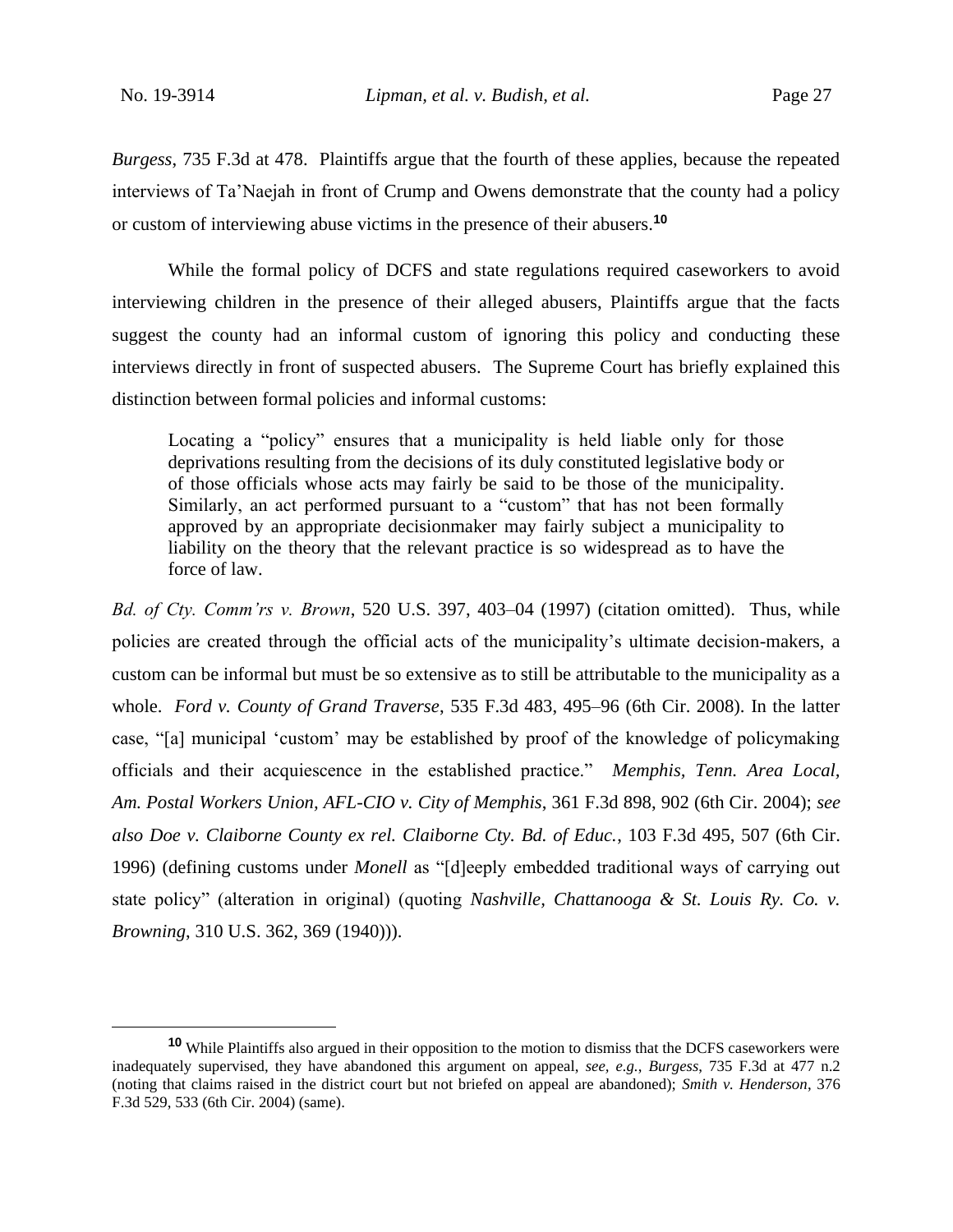Based on the facts alleged in the complaint, a juror could reasonably infer that DCFS and the county had a custom of allowing caseworkers to interview potential abuse victims in the presence of their alleged abusers. The original complaint alleges six different instances, involving multiple different caseworkers, in which Ta'Naejah was interviewed about her abuse in front of Crump and Owens. At the motion-to-dismiss stage, without the benefit of discovery, these facts are enough to draw the reasonable inference that this custom was widespread throughout DCFS and known to policymakers within the county. *See, e.g.*, *Gregory v. City of Louisville*, 444 F.3d 725, 757 (6th Cir. 2006) (finding a custom under *Monell* at the summary judgment stage based on repeated violations and other evidence of an established practice).**<sup>11</sup>** Accordingly, the district court erred in dismissing Plaintiffs' claim against Budish.

#### **4. Qualified Immunity**

In a one-page span of their motion to dismiss and again at the end of their brief on appeal, Defendants argue that the caseworkers are protected by qualified immunity. That doctrine creates two requirements that must be met before a court can impose individual liability under 42 U.S.C. § 1983. First, depending on the stage of the litigation, the plaintiff must either allege or establish facts that "make out a violation of a constitutional right." *Pearson v. Callahan*, 555 U.S. 223, 232 (2009). Second, the court must determine that the right in question was "clearly established" at the time of the defendant's actions. *Id.* (quoting *Saucier v. Katz*, 533 U.S. 194, 201 (2001)); *accord Harlow v. Fitzgerald*, 457 U.S. 800, 818 (1982).

**<sup>11</sup>**While the dissent points to our unpublished decision in *Payne v. Sevier County*, 681 F. App'x 443, 447 (6th Cir. 2017), for the proposition that "five instances of alleged misconduct, over three months, all involving the plaintiff himself is not enough to prove a custom," that case was before this Court following discovery and after a motion for summary judgment, not on a motion to dismiss. This differing procedural posture makes all the difference. While a plaintiff might not survive summary judgment where her only evidence of a custom of wrongdoing is the facts of her own case—particularly in the face of evidence suggesting that the misconduct was due to the individual officer's "personal circumstances [rather than] a widespread custom," *id.*—the same cannot be said at the motion-to-dismiss stage, where it is all but impossible for the plaintiff to have secured evidence of misconduct with respect to other individuals. Furthermore, the custom-or-practice issue in *Payne* revolved around the actions of a single corrections officer, whereas Plaintiffs' complaint in this case alleges a pattern of behavior by multiple caseworkers. On these facts, a reasonable factfinder could infer that DCFS's policy violations extend beyond just Ta'Naejah's case, and so Plaintiffs should be allowed to gather evidence through discovery that might prove out this claim.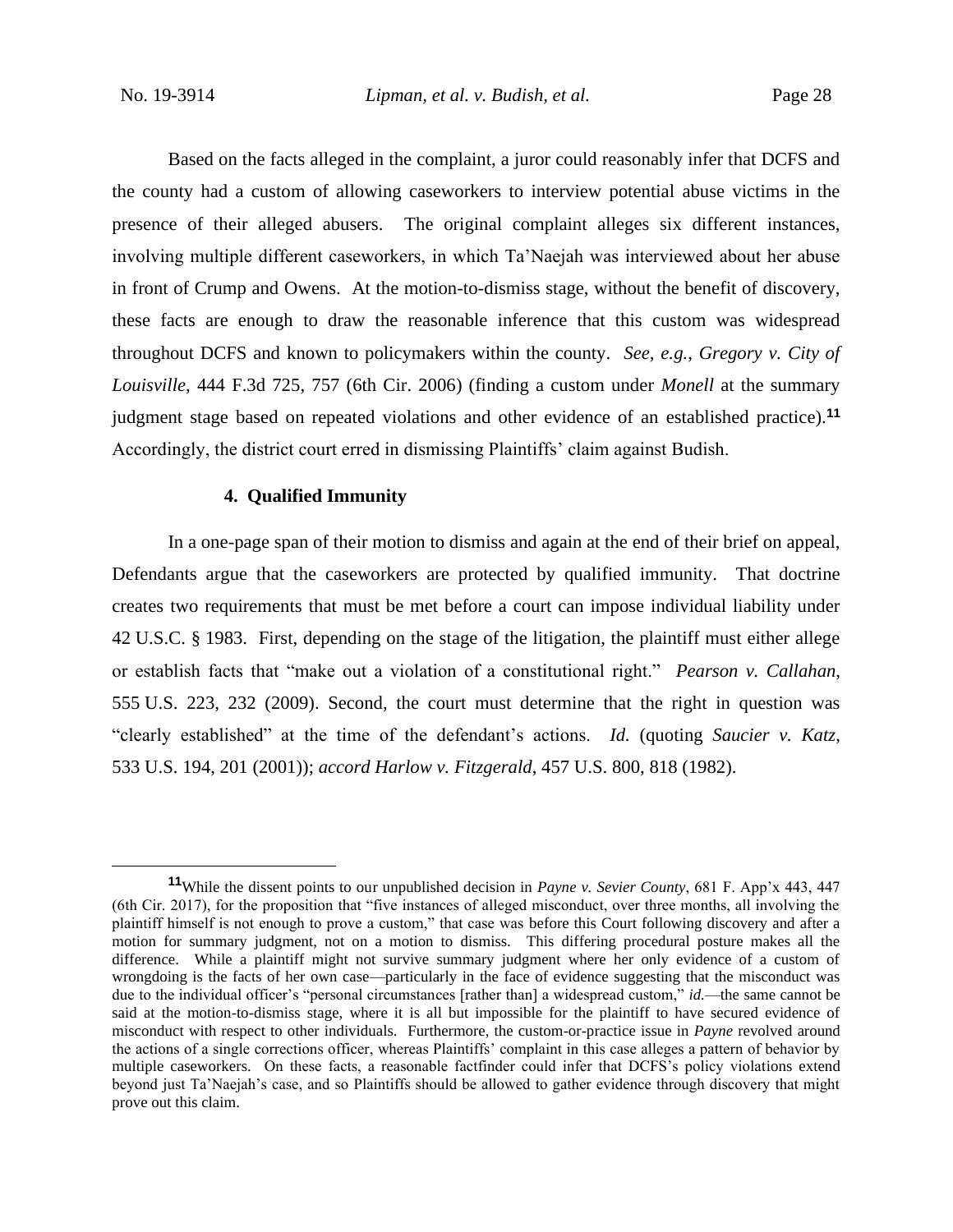Defendants lead by arguing that because there is no constitutional violation, they are entitled to qualified immunity. With respect to Plaintiffs' state-created danger claim, this argument fails for the reasons discussed above. Defendants also argue that Plaintiffs "fail to allege any clearly established federal right," because "under *DeShaney* and its progeny, no reasonable caseworker could have understood . . . that returning [Ta'Naejah] to her mother would have amounted to a state-created danger or somehow amounted to 'joint custody' or 'cocustody.'" (Appellee Br. at 29.) But nowhere, either in the district court or on appeal, do Defendants address qualified immunity with respect to Ta'Naejah's interviews or whether the right against such a state-created danger was clearly established law. *See, e.g.*, *United States v. Reed*, 167 F.3d 984, 993 (6th Cir. 1999) (noting that "issues averted to in a perfunctory manner, unaccompanied by some effort at developed argumentation," are forfeited (quoting *United States v. Zannino*, 895 F.2d 1, 17 (1st Cir. 1990))); *see also, e.g.*, *Berkshire v. Beauvais*, 928 F.3d 520, 530 (6th Cir. 2019) (finding forfeiture of a qualified immunity defense).

Even had Defendants adequately argued the qualified immunity point, the right that they infringed upon was clearly established at the time of their actions in this case. In *Kallstrom*, this Court recognized a right against government acts that threaten an individual's "security and bodily integrity," and held that state actors can be held liable under § 1983 for "increasing the likelihood that a private actor would deprive [the plaintiffs] of their liberty interest in personal security." 136 F.3d at 1062–64, 1067; *see also id.* at 1062–63 ("Individuals have 'a clearly established right under the substantive component of the Due Process Clause to personal security and to bodily integrity' . . . ." (quoting *Claiborne County*, 103 F.3d at 507)); *id.* at 1066 ("Liability under the state-created-danger theory is predicated upon affirmative acts by the state which either create or increase the risk that an individual will be exposed to private acts of violence."). Numerous other cases have reiterated this doctrine. *See, e.g.*, *McQueen*, 433 F.3d at 463–64; *Cartwright*, 336 F.3d at 493; *cf., e.g.*, *Paine v. Cason*, 678 F.3d 500, 510 (7th Cir. 2012) ("It is clearly established that state actors who, without justification, increase a person's risk of harm violate the Constitution."). And in *Nelson*, this Court directly addressed qualified immunity with respect to state-created danger, rejecting the officer's claim to qualified immunity because *Kallstrom* clearly established that the state may not affirmatively act in a way that creates or increases a risk of private violence, provided that the state actor had the requisite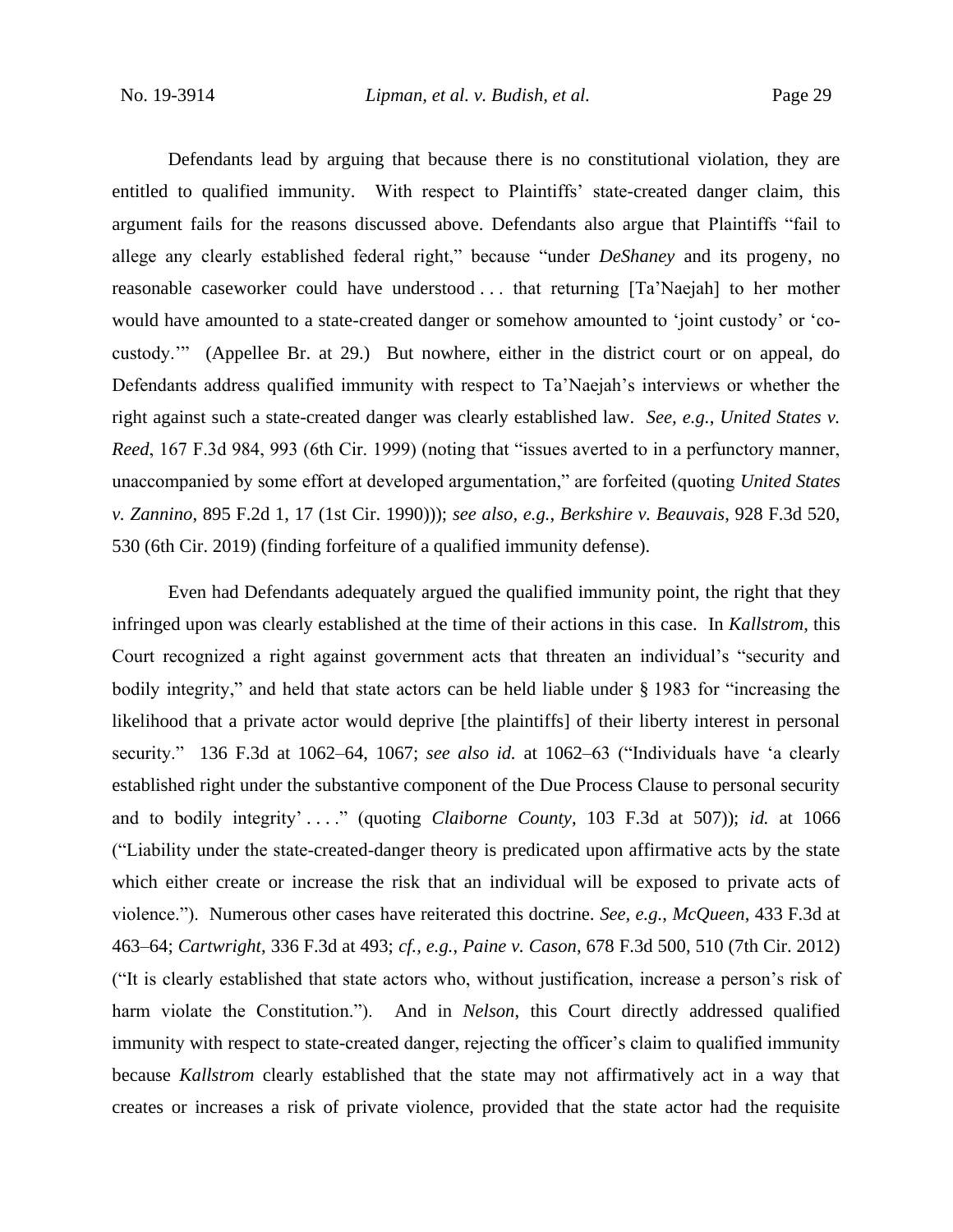mental culpability. 845 F.3d at 700–03; *see also id.* at 703 ("[T]he district court properly denied Officer Wolowiec's summary judgment motion because a reasonable jury could find that, under the state created danger theory of liability, he engaged in affirmative acts that increased Hilliard's risk of exposure to private acts of violence, which deprived Hilliard of her clearly established Due Process right to personal security and bodily integrity.").**<sup>12</sup>**

Perhaps for this reason, cases finding qualified immunity in the *DeShaney* context have relied on the fact that the plaintiff failed to show that state actors actually "created the danger either by increasing the risk of harm to third parties by its affirmative conduct or by doing something that endangers a discrete member or group of the public." *Koulta*, 477 F.3d at 448. But the right to be free from such state-created danger was clearly established at the time of Defendants' actions. Accordingly, their assertion of qualified immunity must fail.**<sup>13</sup>**

## **C. Procedural Due Process**

In addition to Plaintiffs' substantive due process claim, they also assert a procedural due process claim. Within this claim, Plaintiffs say that when DCFS returned Ta'Naejah to Crump's

**<sup>12</sup>**Although *Nelson* was handed down after the October 2016 hospital interview, it was decided before the five other interviews alleged between February and March 2017. And in any event, *Kallstrom* and numerous other decisions discussing it predated all of these interviews.

**<sup>13</sup>**While not addressed by Defendants in their limited discussion of qualified immunity, it is worth noting that describing the right at issue as the right against a state-created danger of bodily harm does not broadly expose officers to suit any time they take an affirmative act. This is because, while an affirmative act that increases the plaintiff's risk of harm can give rise to a due process claim, this is only true when the defendant commits this act with the necessary mental state, usually meaning deliberate indifference as to whether her actions will harm the plaintiff. *See, e.g.*, *Jackson Local Sch. Dist.*, 954 F.3d at 933 ("Our court has imported this deliberate-indifference standard into the state-created-danger context, at least when officials have 'the opportunity for reflection and unhurried judgments.'" (quoting *Bukowski*, 326 F.3d at 710)); *McQueen*, 433 F.3d at 469 (same); *see also, e.g.*, *Nelson*, 845 F.3d at 702 ("The state must have known or clearly should have known that its actions specifically endangered an individual." (emphasis omitted) (quoting *Kallstrom*, 136 F.3d at 1066)); *Cartwright*, 336 F.3d at 493 (same). Thus, while the right at issue within the qualified immunity inquiry should be defined with an appropriate level of specificity, because the right at issue here is the right against a state official acting to increase an individual's risk of private violence with the knowledge of or at least deliberate indifference to that increased risk, the right is "sufficiently clear that every reasonable official would have understood that what he is doing violates that right." *Mullenix v. Luna*, 136 S. Ct. 305, 308 (2015) (per curiam) (quoting *Reichle v. Howards*, 566 U.S. 658, 664 (2012)).

In their motion to dismiss, Defendants have not argued that the complaint fails to allege deliberate indifference. But setting aside Plaintiffs' claims about the caseworkers' deposition testimony on this point (the transcripts of which are not before this Court), Defendants could still prevail at summary judgment or trial by showing that they lacked the requisite culpability and acted in good faith when they decided to interview Ta'Naejah in front of Crump and Owens.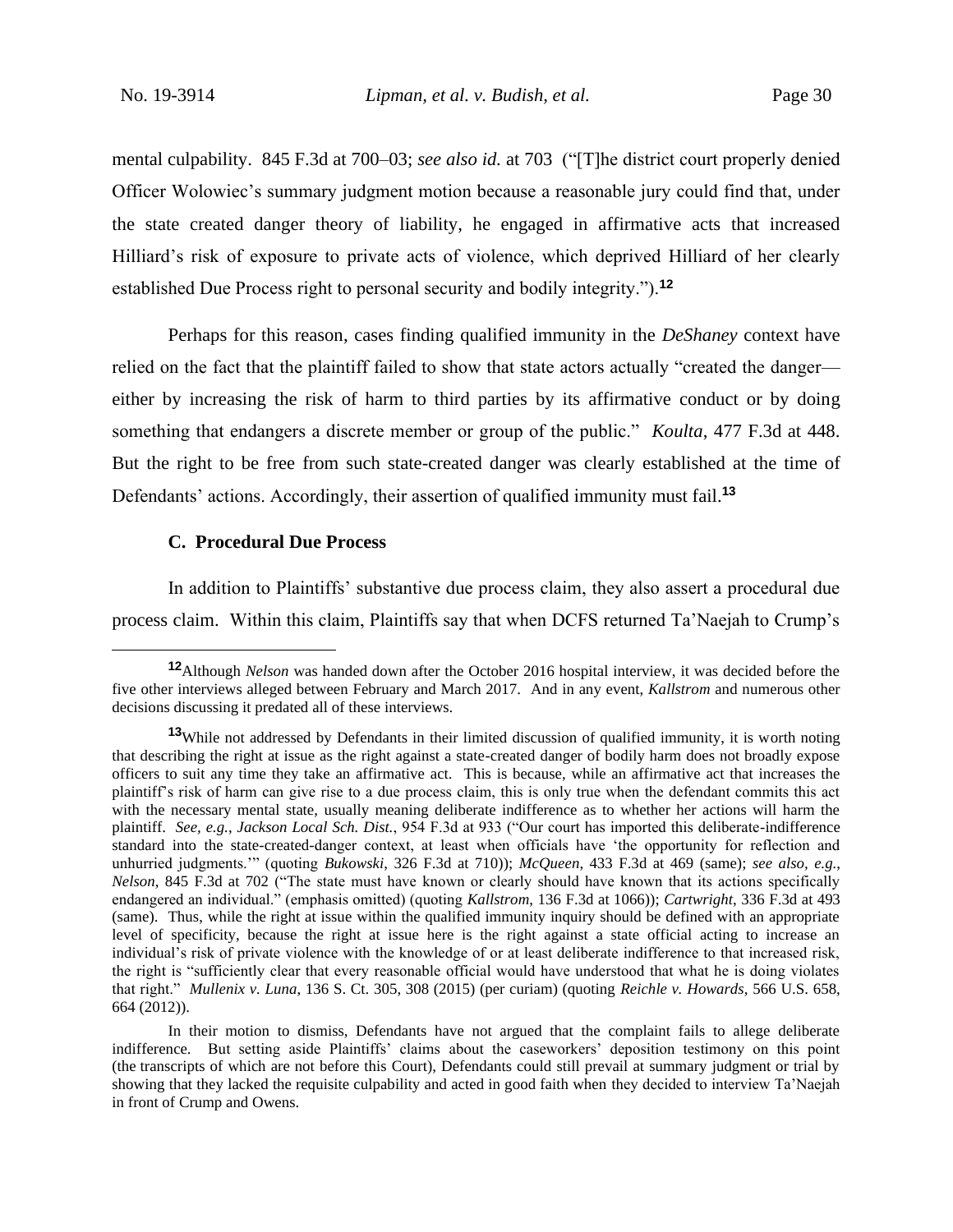and Owens's custody, it did so with the knowledge that the two would subject Ta'Naejah to severe physical abuse. And so, Plaintiffs argue, the state was also required to provide her with some procedural safeguard before taking that action.

To establish a procedural due process claim, a plaintiff must show that she was deprived of a protected liberty or property interest, and that this deprivation occurred without adequate procedural safeguards. *Pittman v. Cuyahoga Cty. Dep't of Children & Family Servs.*, 640 F.3d 716, 729 (6th Cir. 2011). In their motion to dismiss, Defendants exclusively focused on this first point, arguing that their decision to return Ta'Naejah to Crump and Owens could not itself implicate a protected liberty or property interest.

In the district court, Plaintiffs argued that a variety of state statutes created a protected interest, of which Defendants deprived Ta'Naejah when they discharged her from the hospital and failed to adequately investigate reports of abuse. But Plaintiffs have abandoned this argument on appeal.**<sup>14</sup>** Instead, Plaintiffs say that regardless of the protections granted by statute, the county's decision to return Ta'Naejah to Crump and Owens effectively sentenced her to abuse, and so some minimal due process was required before such a sentence could be imposed. In this, they claim that returning Ta'Naejah to her mother amounted to an affirmative deprivation of the life and liberty interests guaranteed by the Due Process Clause.

Importantly, Plaintiffs have not alleged that Ta'Naejah herself complained that she was being abused by Crump and Owens. Neither Ta'Naejah nor any guardian acting on her behalf ever sought out some sort of benefit or protection from the state that was denied without adequate process. And so regardless of whether a protected interest was implicated, Plaintiffs cannot prevail on such a procedural due process claim. *See, e.g.*, *Santosky v. Kramer*, 455 U.S. 745, 760 (1982) ("[T]he State cannot presume that a child and his parents are adversaries. . . .

**<sup>14</sup>**This Court has held that similar statutes concerning child abuse investigations do not create a protected interest under the Fourteenth Amendment sufficient to trigger procedural due process requirements. *Langdon v. Skelding*, 524 F. App'x 172, 177–78 (6th Cir. 2013); *Tony L. ex rel. Simpson v. Childers*, 71 F.3d 1182, 1185–86 (6th Cir. 1995); *see also Town of Castle Rock v. Gonzales*, 545 U.S. 748, 756 (2005) ("The procedural component of the Due Process Clause does not protect everything that might be described as a 'benefit': 'To have a property interest in a benefit, a person clearly must have more than an abstract need or desire' and 'more than a unilateral expectation of it. He must, instead, have a legitimate claim of entitlement to it.'" (quoting *Bd. of Regents v. Roth*, 408 U.S. 564, 577 (1972))).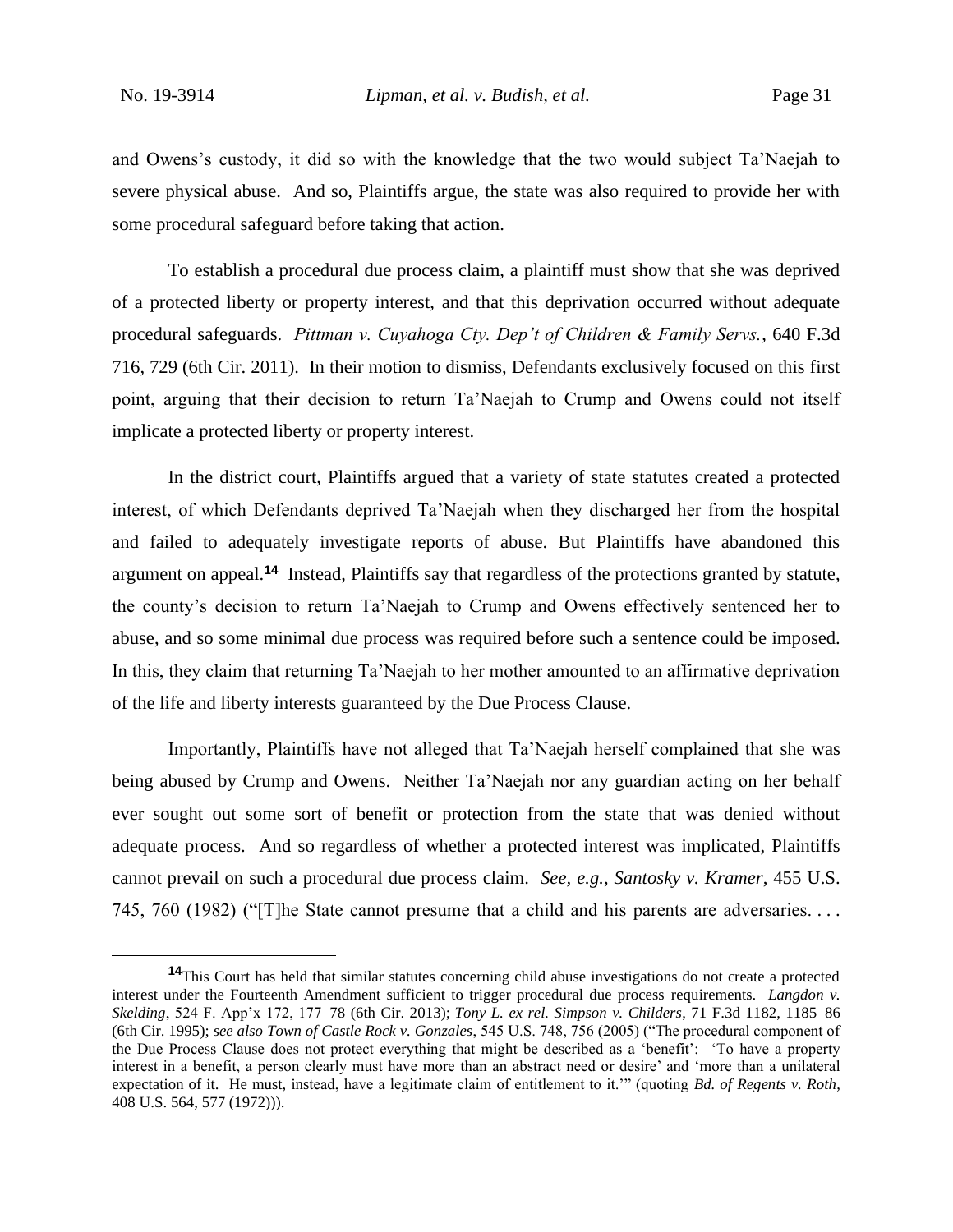[U]ntil the State proves parental unfitness, the child and his parents share a vital interest in preventing erroneous termination of their natural relationship."); *Kovacic v. Cuyahoga Cty. Dep't of Children & Family Servs.*, 724 F.3d 687, 700 (6th Cir. 2013) (same).

Furthermore, under *DeShaney*, individuals do not have a right to state protection against private harm. 489 U.S. at 197. And because there is no such right, the Due Process Clause cannot impose procedural requirements in connection with its deprivation. *See Pittman*, 640 F.3d at 729; *see also Mathews v. Eldridge*, 424 U.S. 319, 334–35 (1976) (holding that the degree of process required depends in part on the protected interest at stake). While Plaintiffs try to frame the decision to return Ta'Naejah to Crump and Owens as imposing a sentence of abuse, *DeShaney* and the cases that followed it make clear that this decision does not qualify as state action, and therefore does not amount to a deprivation that first requires notice and the opportunity to be heard. *DeShaney*, 489 U.S. at 201; *Bukowski*, 326 F.3d at 709; *cf. Mathews*, 424 U.S. at 348 ("The essence of due process is the requirement that 'a person in jeopardy of serious loss [be given] notice of the case against him and opportunity to meet it.'" (alteration in original) (quoting *Joint Anti-Fascist Refugee Comm. v. McGrath*, 341 U.S. 123, 171–72 (1951) (Frankfurter, J., concurring))).

Plaintiffs' argument also raises another version of the "unavoidable liability" problem discussed in *Cartwright* and *Bukowski*, under which both action and inaction can produce competing liability. *See Cartwright*, 336 F.3d at 494 ("The facts of this case presented a similar Catch-22 for [the officers]. If they had decided to take Cartwright into protective custody  $\dots$ , they, too, may have faced another lawsuit based on charges of false imprisonment ...."); *Bukowski*, 326 F.3d at 712 ("By failing to detain Bukowski, they face this lawsuit. If they had chosen to detain her, they may have faced another lawsuit based on charges of false imprisonment."). If the state acted to restrain Ta'Naejah and required some further process before returning her to her mother, that too could have opened the door to liability. *See, e.g.*, *Schulkers v. Kammer*, 955 F.3d 520, 539–40, 542–43 (6th Cir. 2020) (discussing the right to family integrity); *Kovacic*, 724 F.3d at 699–700 (same); *see also Santosky*, 455 U.S. at 769–70 (requiring at least "clear and convincing evidence" before the state can act to terminate parental rights). And what form would that process take? If Plaintiffs are correct that the decision to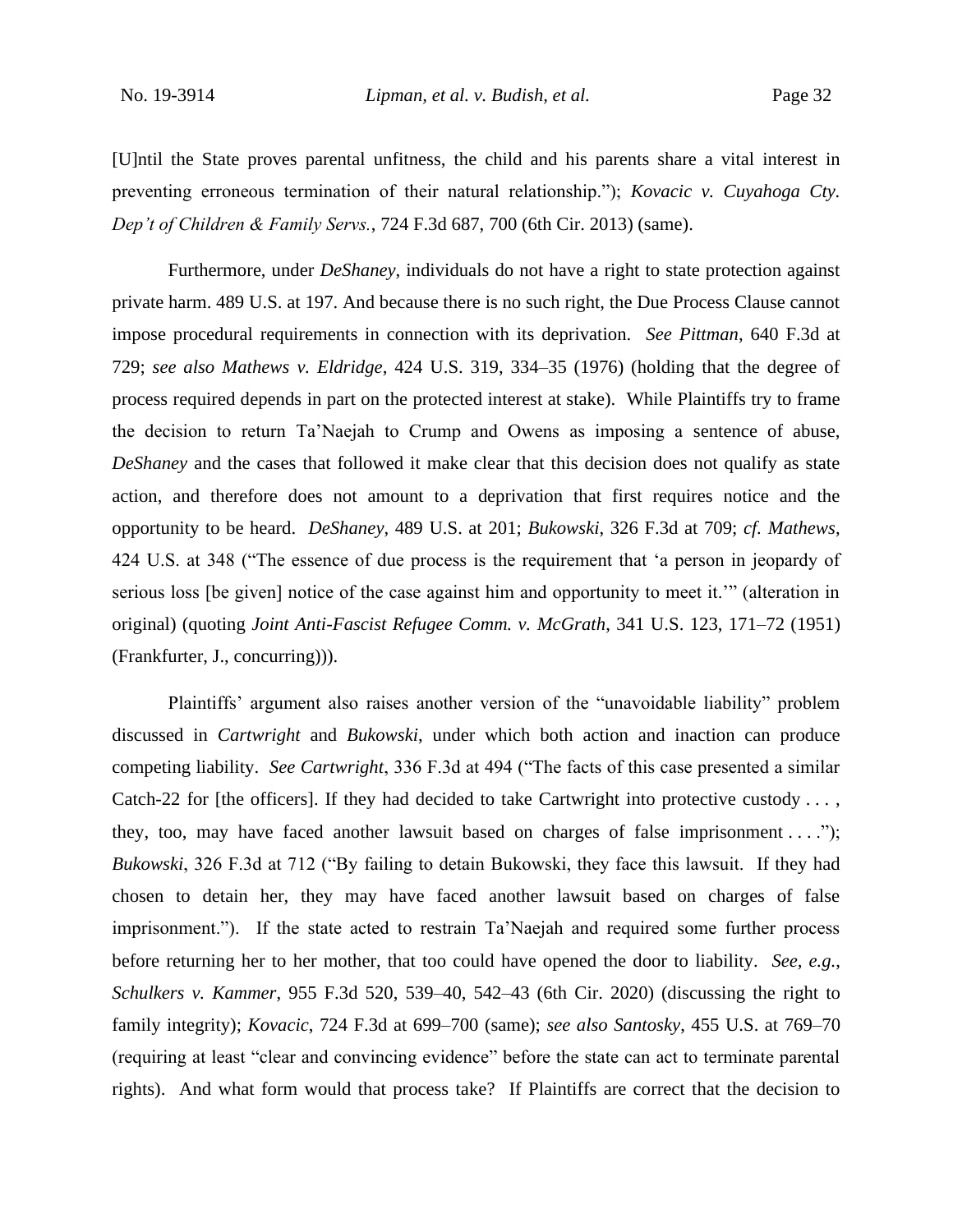interview Ta'Naejah in front of Crump and Owens increased her risk of abuse, what might some forced adversary proceeding have done to that risk, and would that be another basis for substantive due process liability?

Whatever process the Constitution requires before a state takes some affirmative action, it cannot require that same process even where the state declines to take action. For better or for worse, the Constitution generally imagines a default condition of liberty against which state intervention is restricted, and that default condition includes parental custody of their minor children. *See, e.g.*, *Santosky*, 455 U.S. at 753 (collecting cases); *Stanley v. Illinois*, 405 U.S. 645, 651–52 (1972) (same). Plaintiffs' procedureal due process claim is foreclosed by this choice of default, and so the district court was correct to dismiss it.

#### **D. Plaintiffs' Rule 59 Motion**

Beyond their arguments concerning the dismissal of their original complaint, Plaintiffs also appeal the district court's order striking and denying their post-judgment Rule 59 motion. Because we are reversing the district court's judgment dismissing Plaintiffs' substantive due process claim, their motion to alter or amend that judgment is moot. Accordingly, we vacate the district court's order on Plaintiffs' Rule 59 motion without addressing its merits.

While we entrust any future motion to amend to the district court's discretion, there are two points worth noting. First, based on our review of the district court's docket, it seems that the order to strike Plaintiffs' Rule 59 filings served to prevent public access to those documents, in effect sealing them and restricting access to the parties alone. "Only the most compelling reasons can justify non-disclosure of judicial records." *Shane Grp., Inc. v. Blue Cross Blue Shield of Mich.*, 825 F.3d 299, 305 (6th Cir. 2016) (quoting *In re Knoxville News-Sentinel Co., Inc.*, 723 F.2d 470, 476 (6th Cir. 1983)). As discussed below, *see infra* Part IV, that high bar was not met in this case, and so we direct the district court to unseal Plaintiffs' Rule 59 filings. On remand, the district court should require the parties to meet this standard before allowing a filing under seal or otherwise limiting the public's ability to access judicial records.

Second, while there is no need for us to address the merits of Plaintiffs' Rule 59 motion at this time, on remand, Plaintiffs will be able to move to amend their complaint without a final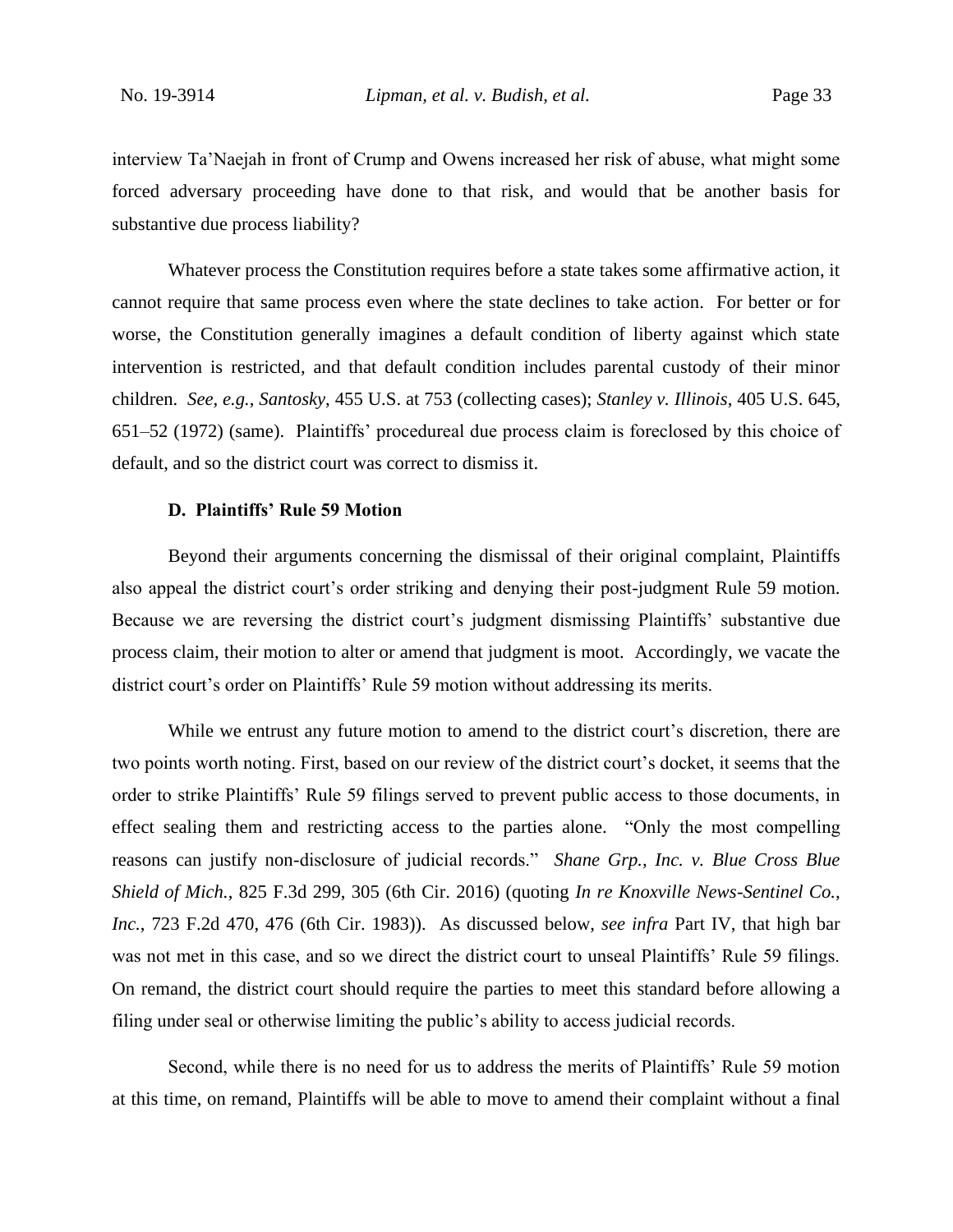judgment standing in their way. In such a case, the more permissive standards of Federal Rule of Civil Procedure 15 would govern the motion, as opposed to the heightened requirements under Rule 59 for post-judgment motions to amend. *See* Fed. R. Civ. P. 15(a)(2) ("The court should freely give leave [to amend] when justice so requires.").

## **IV. MOTION TO SEAL**

Finally, we turn to Defendants' motion to seal Plaintiffs' brief on appeal, which Defendants say is appropriate because Plaintiffs' appellate brief references the same deposition testimony at issue in their Rule 59 motion. Specifically, Defendants claim that "Plaintiffs['] Brief has confidential information contained therein that [is] covered by a Protective Order. In particular, references to allegations in an amended complaint that were struck from the record by the District Court." (Mot. to Seal (citation omitted).) Defendants' motion contains no citations to cases and no other argument as to why the information should be kept from the public.

This is yet another example of parties conflating the standards for protective orders, which concern secrecy within the discovery process, and orders to seal filings, which implicate the right of the public to access court records. *Shane Grp.*, 825 F.3d at 305. "The public has a strong interest in obtaining the information contained in the court record," which includes "an interest in ascertaining what evidence and records the District Court and this Court have relied upon in reaching our decisions." *Brown & Williamson Tobacco Corp. v. FTC*, 710 F.2d 1165, 1180–81 (6th Cir. 1983).

Because of this public interest, there is a "strong presumption in favor of openness." *Id.* at 1179. The party seeking to seal a record carries the burden of overcoming this presumption, *Shane Grp.*, 825 F.3d at 305, and "[o]nly the most compelling reasons can justify non-disclosure of judicial records," *Knoxville News-Sentinel*, 723 F.2d at 476. In *Shane Group*, we further elaborated on this standard:

[T]he greater the public interest in the litigation's subject matter, the greater the showing necessary to overcome the presumption of access. . . . And even where a party can show a compelling reason why certain documents or portions thereof should be sealed, the seal itself must be narrowly tailored to serve that reason. The proponent of sealing therefore must "analyze in detail, document by document, the propriety of secrecy, providing reasons and legal citations."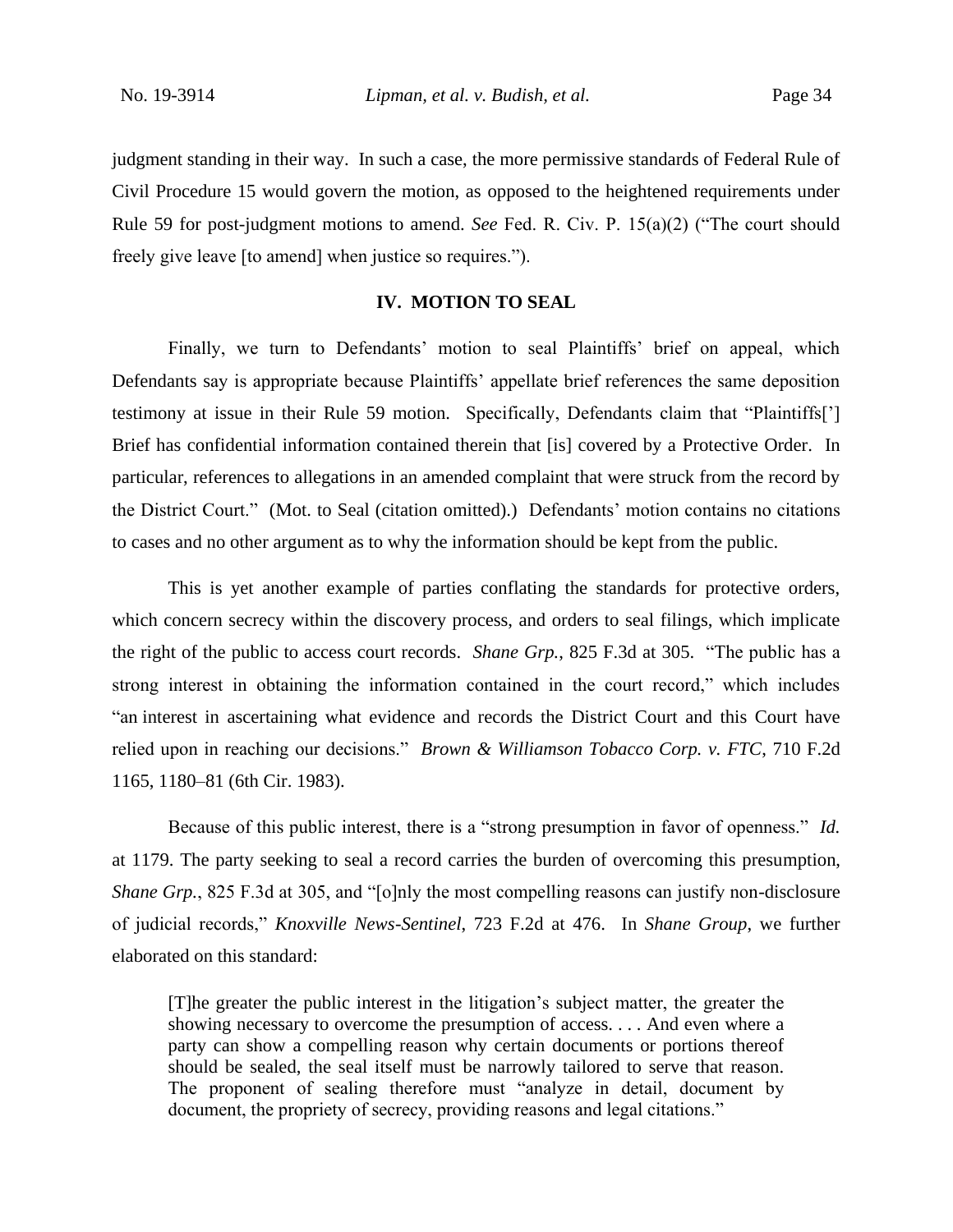*Shane Grp.*, 825 F.3d at 305–06 (citation omitted) (quoting *Baxter Int'l, Inc. v. Abbott Labs.*, 297 F.3d 544, 548 (7th Cir. 2002)).

In this case, Defendants' argument for sealing Plaintiffs' filing is "brief, perfunctory, and patently inadequate." *Id.* at 306. This inadequacy is especially evident given the public interest in this case, which involves the critical work of a government agency and life-and-death consequences for a young child. *See, e.g.*, *Brown & Williamson*, 710 F.2d at 1179 ("Civil cases frequently involve issues crucial to the public—for example, discrimination, voting rights, antitrust issues, government regulation, bankruptcy, etc."). Indeed, Defendants' one-sentence argument—that the brief contains information designated as confidential under the protective order—is almost the exact same argument that was squarely rejected in *Shane Group*, which criticized the parties for offering "protective-order justifications, not sealing-order ones." 825 F.3d at 306. Even under the terms of the protective order itself (which has no power to bind this Court or to affect what documents are available to the public), court approval is still required for documents to be maintained under seal, regardless of whether a party has designated them as confidential.

Furthermore, even if some degree of sealing were justified in this case (and it is not), the remedy Defendants seek—the complete sealing of Plaintiffs' brief—is not "narrowly tailored to serve" their need for secrecy. *Shane Grp.*, 825 F.3d at 305. Defendants' motion includes a table that purports to list all the examples of confidential information found in Plaintiffs' brief, but that table only lists four pages that contain possibly offending information. When the information at issue is limited to just four out of more than fifty pages, redaction—not sealing—is the answer.

Defendants' sole argument for sealing Plaintiffs' brief is that it contains information derived from a deposition that Defendants designated as confidential under a protective order. Under this Court's published precedent, this is plainly insufficient for a court filing to be sealed. Accordingly, Defendants' motion to seal is denied.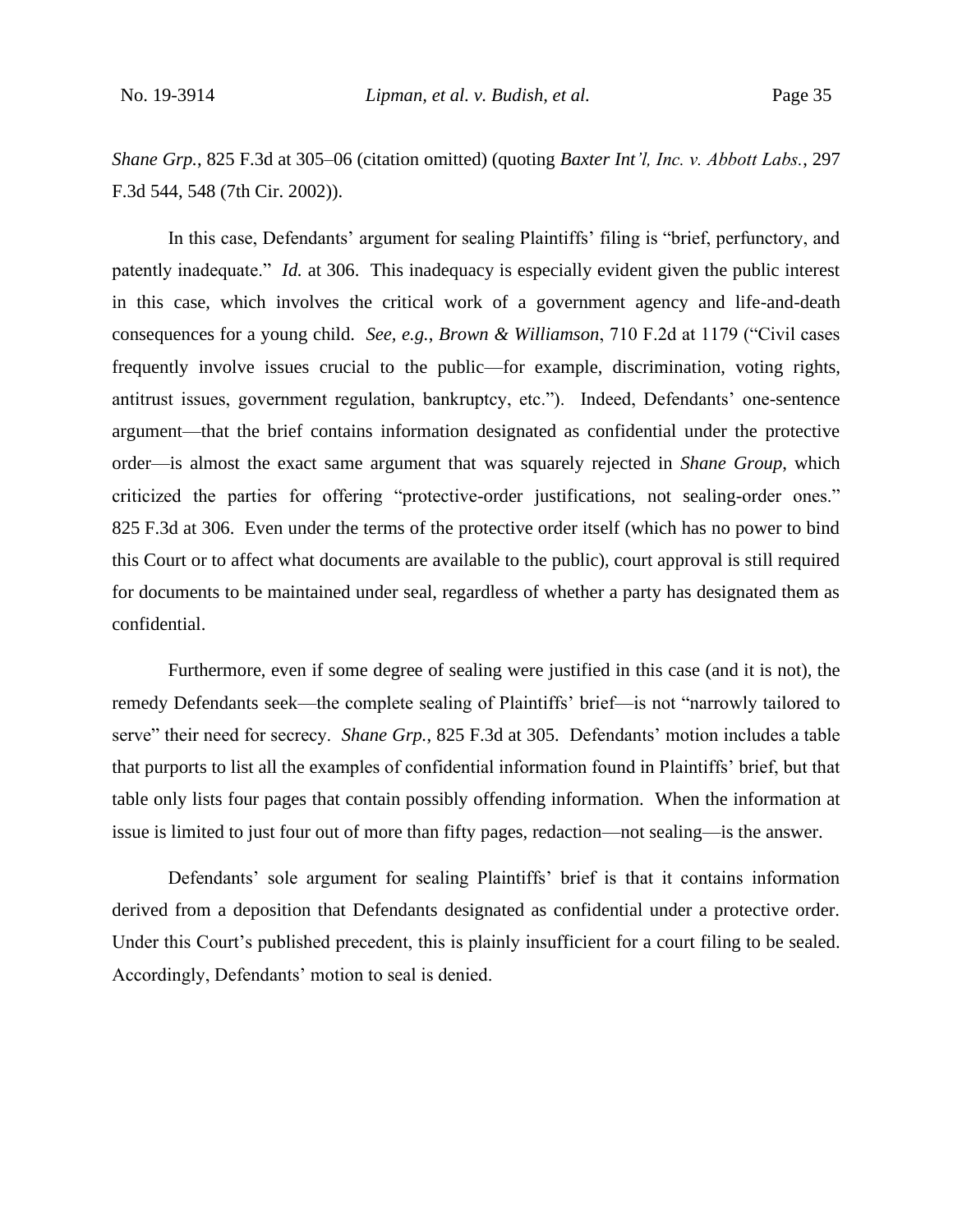## **V. CONCLUSION**

While Plaintiffs' procedural due process claim and their claim under the custody exception to *DeShaney* must be dismissed, the same cannot be said for their state-created danger claim. Accordingly, we reverse the dismissal of Plaintiffs' substantive due process claim based on state-created danger arising from the interviews of Ta'Naejah in the presence of Crump and Owens, affirm the dismissal of the remainder of Plaintiffs' federal claims, vacate the dismissal of Plaintiffs' state-law claims, vacate the district court's order striking and denying Plaintiffs' Rule 59 motion, and remand this case for further proceedings consistent with this opinion. We also deny Defendants' motion to seal Plaintiffs' brief on appeal.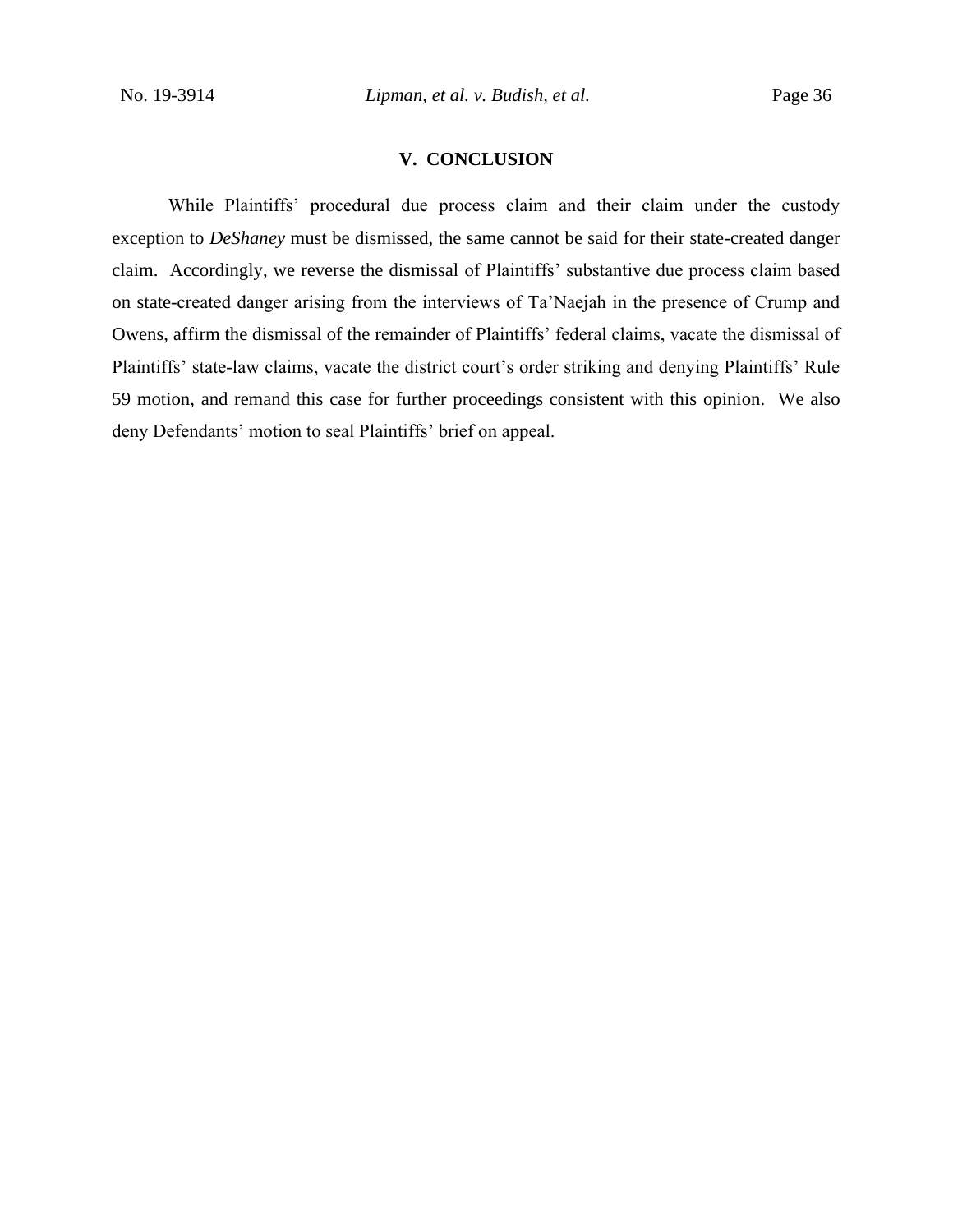## **CONCURRING IN PART AND DISSENTING IN PART**

\_\_\_\_\_\_\_\_\_\_\_\_\_\_\_\_\_\_\_\_\_\_\_\_\_\_\_\_\_\_\_\_\_\_\_\_\_\_\_\_\_\_\_\_\_\_\_\_\_\_\_\_\_\_

\_\_\_\_\_\_\_\_\_\_\_\_\_\_\_\_\_\_\_\_\_\_\_\_\_\_\_\_\_\_\_\_\_\_\_\_\_\_\_\_\_\_\_\_\_\_\_\_\_\_\_\_\_\_

NALBANDIAN, Circuit Judge, concurring in part and dissenting in part. I concur in the majority's disposition of all the issues here except for municipal liability.**<sup>1</sup>** First off, "[m]unicipalities may be held liable under § 1983 for constitutional violations committed by their employees if the violations result from municipal practices or policies." *Baker v. City of Trenton*, 936 F.3d 523, 535 (6th Cir. 2019) (citing *Monell v. Dep't of Soc. Servs.*, 436 U.S. 658, 690 (1978)). But "[i]f no constitutional violation by the individual defendants is established, the municipal defendants cannot be held liable under § 1983." *Watkins v. City of Battle Creek*, 273 F.3d 682, 687 (6th Cir. 2001) (citing *City of Los Angeles v. Heller*, 475 U.S. 796, 799 (1986)). I would have rested the failure of the municipal liability claim on the lack of any substantive due process right, had Defendants properly raised and argued the issue.

<sup>&</sup>lt;sup>1</sup>I believe that Defendants have simply failed to argue at least two issues that I think they would have prevailed on. First, I don't believe that Plaintiffs have plausibly alleged the third prong of the state-created danger standard—whether the official acted with a culpable enough mental state. As we recently clarified, in resolving this third prong, we ask whether the defendant's actions were egregious enough to shock the conscience. *Doe v. Jackson Local Sch. Dist. Bd. of Educ.*, 954 F.3d 925, 933–34 (6th Cir. 2020). I don't believe that Plaintiffs met that burden. But Defendants have failed to explain that argument, in this Court or below. To be sure, the district court did not reject Plaintiffs' claim on this ground, but Defendants never gave it a chance.

I also believe that Defendants would likely be entitled to qualified immunity on the state-created danger issue because the law on whether a child can be interviewed with her alleged abuser present is not clearly established. *See Dist. of Columbia v. Wesby*, 138 S. Ct. 577, 590 (2018) ("The rule's contours must be so well defined that it is clear to a reasonable offic[ial] that his conduct was unlawful in the situation he confronted. This requires a high degree of specificity. We have repeatedly stressed that courts must not define clearly established law at a high level of generality[.]" (citations and quotation marks omitted)). It's true that a plaintiff must show that a right was clearly established to overcome qualified immunity once the defendant invokes it. *Guertin v. State*, 912 F.3d 907, 917 (6th Cir. 2019). But Defendants never questioned whether the law was clearly established on this particular point (even in the face of at least some caselaw that Plaintiffs cite as supposedly analogous to this case). And the district court did not decide the case below on this ground. So in this posture, Defendants should have made that argument to us.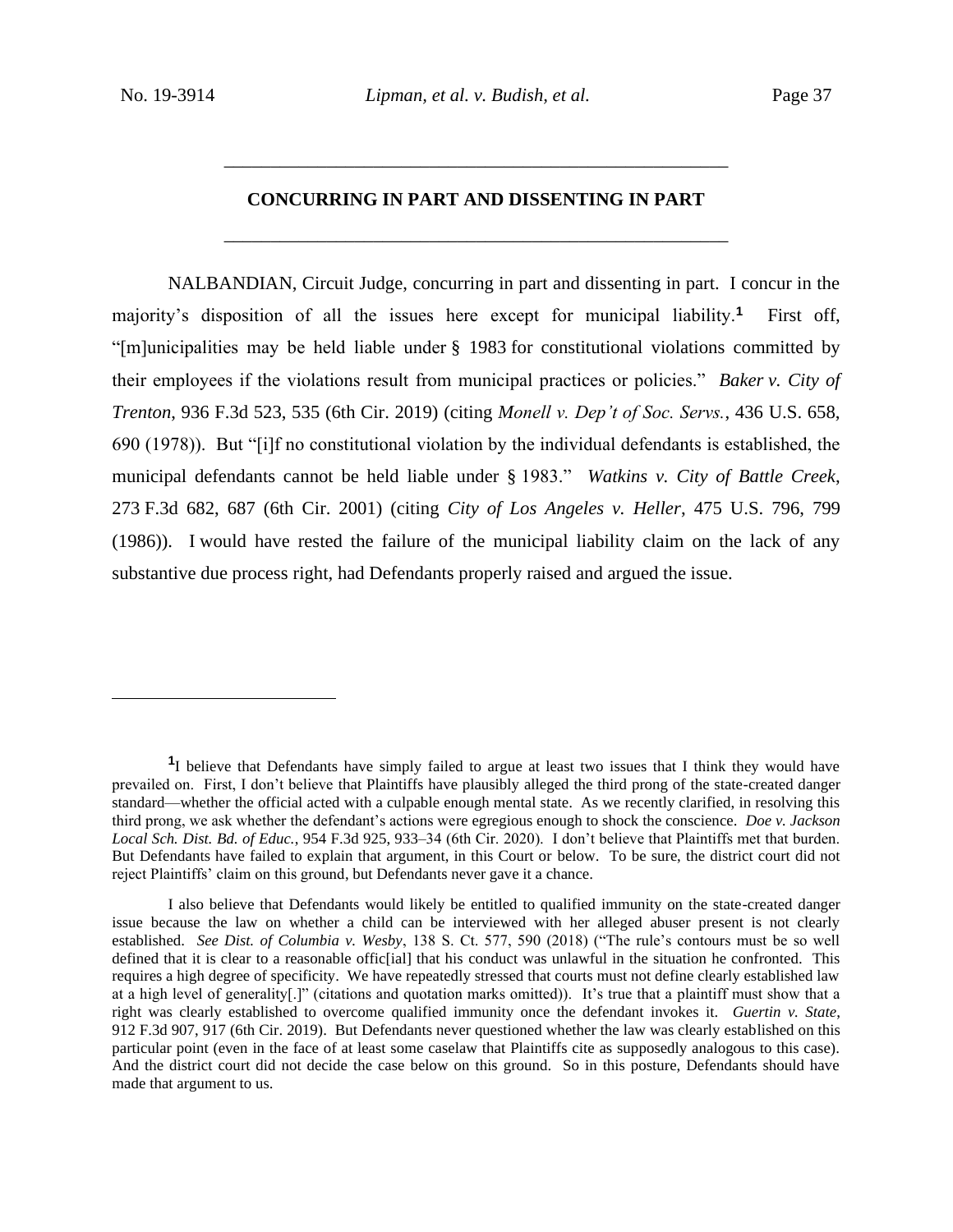In any case, the question here is whether Plaintiffs have plausibly alleged that a county custom or informal policy exists in the face of a formal, written policy to the contrary. In their complaint, Plaintiffs point to five or six instances of officials interviewing the same child— Ta'Naejah—in October 2016, February 2017, and March 2017. But we have concluded that "five instances of alleged misconduct, over three months, all involving the plaintiff himself is not enough to prove a custom." *Payne v. Sevier County*, 681 F. App'x 443, 447 (6th Cir. 2017) (citing *Thomas v. City of Chattanooga*, 398 F.3d 426, 433–34 (6th Cir. 2005)).**<sup>2</sup>** The plaintiff must "reach beyond" his own situation and cannot "solely . . . point[] to the facts of his own case." *Id.* at 446 (quoting *Thomas*, 398 F.3d at 433–34). Pointing to a few sole instances involving the same person does not plausibly allege a custom "so persistent and widespread as to practically have the force of law." *D'Ambrosio v. Marino*, 747 F.3d 378, 386 (6th Cir. 2014) (quoting *Connick v. Thompson*, 563 U.S. 51, 61 (2011)).

And the complaint contains no allegations that the county itself embraced this informal practice of a few employees violating the *written*, *formal* policy the county had. *See id.* at 387– 89 (noting that municipal liability cannot occur under a *respondeat superior* theory and that "[m]unicipal liability attaches only where the policy or practice in question is 'attributable to the municipality'" (quoting *Heyerman v. County of Calhoun*, 680 F.3d 642, 648 (6th Cir. 2012))). Nor does the complaint contain allegations that the county was even aware of some of its employees ignoring its written, formal policy and that it then took no action to stop those

**<sup>2</sup>**That *Payne* is a summary judgment case does not change what a plaintiff needs to at least allege in a complaint first. What a plaintiff might find during discovery does not lessen her burden to plausibly allege the facts I describe. I also do not read the majority's conclusions to mean that, going forward, allegations of six instances regarding just the plaintiff will always suffice to overcome a motion to dismiss a municipal liability claim. Nor should they. Other circuits agree that allegations involving only "the events surrounding the plaintiff[]" do not get a complaint past the motion to dismiss stage, despite multiple officials participating in the alleged harm. *See, e.g.*, *Culbertson v. Lykos*, 790 F.3d 608, 628–29 (5th Cir. 2015).